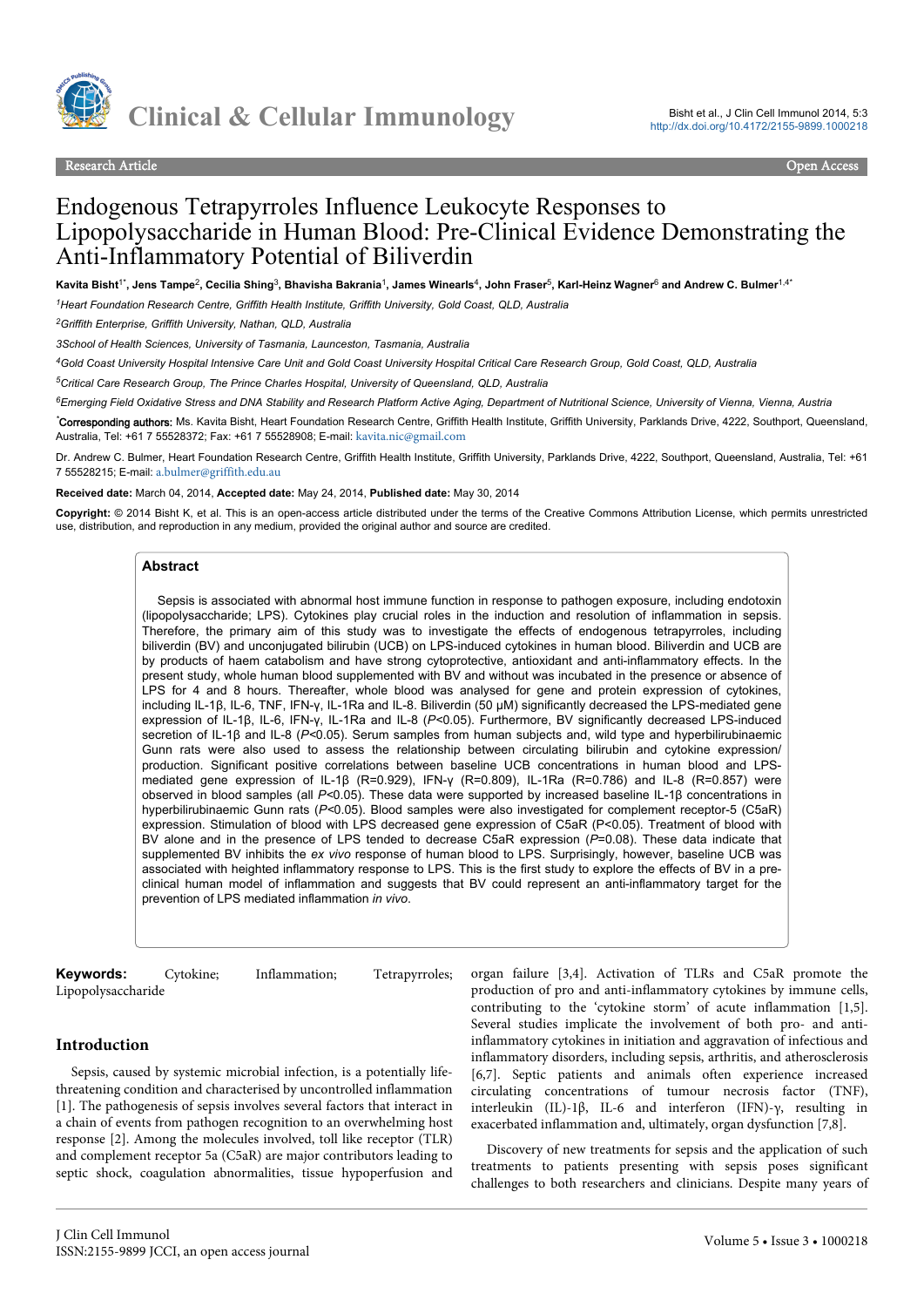Page 2 of 12

exhaustive research and clinical trials the pathophysiology of sepsis remains incompletely understood and specific anti-inflammatory and immuno-modulatory therapies have not been translated into improved patient outcomes [9]. A number of therapies (activated protein C (APC), steroids and cytokine blockade) have been investigated in both preclinical and clinical trials to target the host response factors thought to play a significant role in the inflammatory response to sepsis. None of these therapeutic approaches have translated into improved patient outcomes despite promising early results [9]. Activated protein C has antithrombotic, anticoagulant, anti-inflammatory and antifibrinolytic effects. Initial data suggested a significant mortality benefit associated with the use of APC in severe sepsis and septic shock [10]. However, in a recent Cochrane Review the use of APC found no evidence to support the use of APC in severe sepsis and in fact showed a trend to significant haemorrhagic complications [10]. A number of trials investigating therapeutic targets against TNF and IL-1 showed promise in experimental models of sepsis, but again these effects were not translated into beneficial outcomes for patients in clinical trials [11-13]. The use of systemic steroids in severe sepsis and septic shock remains controversial despite almost 50 years of research into the area. Again there is strong biological rationale to support the use of steroids in severe sepsis but this has yet to be translated into improved patient outcomes [14]. Therefore, the discovery of new and effective anti-inflammatory therapeutics to reduce morbidity and mortality due to sepsis and septic shock are necessary.

Endogenous tetrapyrroles, including biliverdin (BV) and unconjugated bilirubin (UCB) are haem catabolites and are formed by the sequential action of haem oxygenase and biliverdin reductase (BVR) forming BV and UCB, respectively, within cells of the reticuloendothelial system [15,16]. Unconjugated bilirubin is water insoluble and must be conjugated by uridine diphosphate glucuronosyltransferase (UGT1A1) in hepatocytes forming bilirubin mono and diglucuronides, which are then excreted into the bile [16,17]. Several *in vivo* and *in vitro* studies report strong cytoprotective effects of these compounds in various animal models of ischaemia-reperfusion injury (IRI), transplantation, sepsis and endotoxic shock [18-21]. It is suggested that these compounds induce cytoprotection via attenuation of inflammation and free radical induced macromolecule oxidation [22,23].

Biliverdin inhibits the expression of TLR-4 and C5aR in vitro [24,25]. Our groups and others have also shown that BV and UCB modulate the expression and production of TNF, IL-6 and IL-1β in cell culture and animal models [25-28]. However, whether antiinflammatory effects of BV/UCB exist in human models, remains unknown. Therefore, the primary aim of this study was to investigate the effects of supplemented BV and baseline UCB on cytokine expression and release after lipopolysaccharide (LPS) activation of whole human blood. Similar *ex vivo* models have been applied to investigate the efficacy of lead anti-inflammatory compounds with this system providing some advantages over in vitro assays, including culture of isolated peripheral blood mononuclear cells (PBMCs) [8,29]. To reveal whether UCB accumulation influences baseline cytokine production, we also obtained baseline serum samples from Gunn rats (an animal model of hyperbilirubinaemia due to autosomal recessive deficiency of UGT1A1) and control rats. We hypothesised that BV/UCB would demonstrate anti-inflammatory effects by mitigating LPS-mediated cytokine expression and release into whole blood.

## **Material and Methods**

## **Human blood sample collection and ex vivo incubation with LPS and BV**

To assess the effects of BV on ex vivo cytokine expression, fasting blood was collected from healthy male volunteers (25-52 years). Exclusion criteria for the subjects included current smoking, recent (within two weeks) bacterial infection and/or consumption of antioxidant supplements, consumption of >8 standard alcoholic drinks/week, elevated glucose or serum liver enzyme activities or presence of hyperlipidaemia. We also excluded subjects who showed less than a 10 fold increase in IL-1β expression in response to LPS to ensure the homogeneity of responder phenotype in participating subjects. The study was approved by the Human Ethics Research Committee of Griffith University (MSC/02/10/HREC).

Whole blood was drawn from each subject into ethylenediaminetetra-acetic acid (EDTA) (Becton and Dickinson, Australia; total 50 mL). Two millilitres of EDTA blood was centrifuged at 1500 g for 15 min at 4°C using a benchtop centrifuge (Beckman Coulter, Australia) to obtain plasma for the measurement of UCB concentration. The remaining EDTA blood samples were kept in the dark and were prepared for ex vivo incubation with LPS and BV/ control within one hour.

Two millilitres of EDTA blood was supplemented with BV (10 and 50 µM; Frontier Scientific, Logan UTA, USA) dissolved in DMSO (solvent control), in the presence or absence (control) of LPS (3 µg/mL) from Escherichia coli (K235, Sigma-Aldrich, Australia). Lipopolysacchraide was chosen as a stimulant because it is a specific TLR-4 ligand and stimulates cytokine release from immune cells [30]. Blood samples were then incubated in closed eppendorff tubes, in a water bath at 37°C for 4 and 8 hours, with hourly mixing. Samples were continuously protected from light using aluminium foil. Samples were collected for RNA extraction at 4 h from EDTA blood samples, which is an appropriate time point for cytokine expression analysis within whole blood [31]. Gene/mRNA expression was assessed using quantitative real-time quantitative polymerase chain reaction (qRT-PCR) using cytokine primers as reported in Table 1. Thereafter, blood was centrifuged at 4 and 8 h as previously described. Plasma samples were then stored at -80°C until the analysis of cytokine concentrations.

## **Animal experiments**

Breeding pairs of heterozygote Gunn rats were imported from the Rat Research and Resource Centre (Columbia, MO, USA) and nonjaundiced Wistar rats were used as wild type controls. Animals were housed at Griffith University Animal Facility (12 h light:dark cycle, constant temperature (22°C) and humidity (60%)). All the animals had continuous access to standard laboratory food pellets (Speciality Feeds, Glen Forest, Australia) and fresh water. Male homozygous Gunn rats (jaundiced) were sourced from an internal colony by breeding male homozygote Gunn rats with heterozygote females (non-jaundiced) after weaning. Concentrations of UCB were measured in blood collected from the tail tip of pups at the age of 21 days to confirm the presence of jaundice. The pups were kept under brief isofluorane anaesthesia (3% in  $O_2$ ; 1-2 L/min) until blood collection was complete. Serum UCB was analysed using HPLC (see below). For the present study, male rats were used (10 wild type controls and 17 Gunn rats). Animals at 12 months of age were anaesthetised using an intraperitoneal injection of thiobutabarbital sodium (concentration 60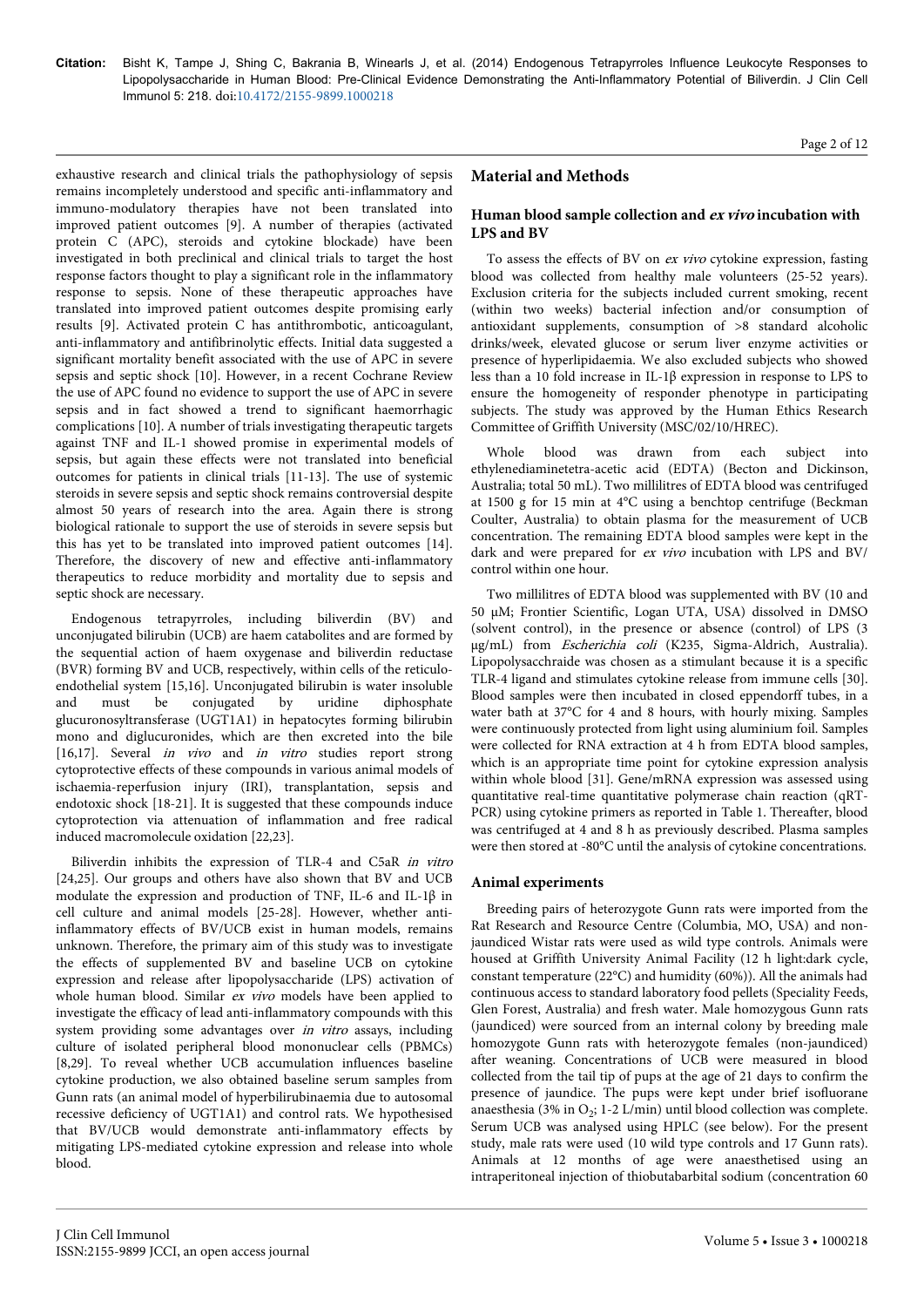#### Page 3 of 12

mg/mL; 1 mL/kg). A mid-line laparotomy was performed and  $\sim$  5 mL of blood was collected from thoracic cavity as previously described [32]. Serum samples were stored at -80°C. All the animal experiments were conducted after approval by Griffith University Animal Ethics Research Committee (MSC/06/12).

## **RNA extraction and qRT-PCR**

Total RNA was isolated from whole blood using QIAamp® RNA Blood Mini Kit (Qiagen, Australia) and qRT-PCR was performed as previously described [25]. Primers for human HPRT-1, IL-6, IL-1β, TNF, IFN-γ, IL-1Ra IL-10, IL-8 and C5aR were designed using Primer Quest Software (Table 1; Integrated DNA technologies, Australia). Quantitative real time PCR was performed with Applied Biosystems SteponeTM and Stepone PlusTM Real-Time PCR Systems (AB Applied Biosystem, USA) using EvaGreen master mix (Integrated Biosciences, Australia). The relative quantification of gene expression was analysed using  $2^{-\Delta\Delta}$  C<sub>T</sub> method [33], normalised to the housekeeping gene (HPRT) and expressed as fold expression.

| Gene target                   | <b>Forward sequence</b>         | <b>Reverse sequence</b>         | Amplicon (bp) |
|-------------------------------|---------------------------------|---------------------------------|---------------|
| <b>HPRT</b>                   | TGGAGTCCTATTGACATCGCCAGT        | AGTGCCTCTTTGCTGCTTTCACAC        | 197           |
| IL-1 $\beta$                  | AACAGGCTGCTCTGGGATTCTCTT        | ATTTCACTGGCGAGCTCAGGTACT        | 92            |
| $IL-6$                        | AAATTCGGTACATCCTCGACGGCA        | AGTGCCTCTTTGCTGCTTTCACAC        | 88            |
| <b>TNF</b>                    | TGGGCAGGTCTACTTTGGGATCAT        | TTTGAGCCAGAAGAGGTTGAGGGT        | 128           |
| IFN-y                         | ACTAGGCAGCCAACCTAAGCAAGA        | CATCAGGGTCACCTGACACATTCA        | 184           |
| IL-1Ra                        | AATCCATGGAGGGAAGATGTGCCT        | TGTCCTGCTTTCTGTTCTCGCTCA        | 110           |
| $IL-10$                       | <b>TCCTTGCTGGAGGACTTTAAGGGT</b> | <b>TGTCTGGGTCTTGGTTCTCAGCTT</b> | 109           |
| $IL - 8$                      | CTTGGCAGCCTTCCTGATTT            | GGGTGGAAAGGTTTGGAGTATG          | 111           |
| C <sub>5</sub> a <sub>R</sub> | AGACATCCTGGCCTTGGTCATCTT        | TACCGCCAAGTTGAGGAACCAGAT        | 133           |

Table 1: Primer sequences and amplicon sizes of housekeeping (HPRT) and target genes (IL-1β, IL-6, TNF, IFN-γ, IL-1Ra IL-10, IL-8 and C5aR) expressed in humans.

#### **Cytokine analysis**

Cytokines in plasma samples were analysed using a Milliplex® Human Cytokine Magnetic Panel kit for IL-6, IL-1β, TNF, IFN-γ, IL-10 and IL-1Ra and Rat Cytokine Magnetic Panel kit for IL-6, IL-1β and TNF (Abacus, Australia) according to manufacturer's instructions. The plasma concentration of each cytokine was detected and quantified using a Bio-plex Multiplex system (BioRad, USA). Human IL-8 concentration was measured using a high sensitivity ELISA kit (R & D Systems, Australia).

#### **Cell count, haem and bilirubin analysis**

Total blood cell counts were performed in fresh human EDTA blood samples using a Beckman Coulter Counter (Beckman Coulter Inc. USA). Plasma UCB and haem concentrations were quantified using HPLC and a photodiode array detector (Waters, Australia) as previously described [15]. A C18 reverse-phase HPLC guard and analytical column (4.6  $\times$  150 mm, 3 µM; Phenomenex, Australia) was perfused at 0.7 mL/min using methanolic 0.1 M di-n-octylamine acetate (methanol: $H_2O$  95:5 v/v) mobile phase. The extracted samples were injected with a run time of 18 min and were analysed in duplicate. Haem (λmax 400 nm) and UCB (λmax 450 nm) eluted at 8 and 13 mins, respectively. Haemin and UCB (Frontier Scientific, Logan UTA, USA) at a concentration of 0-100 µM were used for external standards.

#### **Statistical analysis**

To detect any effect that varying BV concentrations (0, 10 and 50 µM) had on LPS induced cytokine gene and protein expression, one way of analysis of variance (ANOVA; post-hoc Tukey; Sigmastat, Ver. 11.0) was used. A repeated measure ANOVA (post-hoc Bonferronni ttest) was used to determine the effects of incubation time and BV treatment on haem and UCB concentrations. The relationship between baseline UCB and cytokine expression was analysed using Pearson correlation coefficient, or Spearman's rank correlation coefficient in data sets lacking normal distribution. Furthermore, unpaired t-tests were performed to detect differences in UCB concentration, body weight and IL-1β concentration between Gunn and wild type animals. When data was non-normally distributed, a Mann Whitney U-test was used. A  $P$ -value of <0.05 was considered significant. Data is expressed as either mean  $\pm$  S.E. or median (25-75%) interquartile range), as appropriate.

#### **Results**

#### **Clinical parameters, haem and UCB concentration**

Healthy male subjects were recruited  $(37.1 \pm 8.5$  years old) for this study. All total blood cell counts were within the normal range (Table 2). Haem and UCB concentrations at both baseline and after 4 and 8 h of incubation were assessed in all conditions. All samples underwent minor haemolysis after 4 and 8 h of incubation (Table 3). The average UCB concentration of the subjects was  $5.23 \pm 1.41$  µmol/L at baseline and significantly increased after 4 and 8 h of incubation with 50  $\mu$ M BV only (Table 3, P<0.05). Furthermore, control samples showed a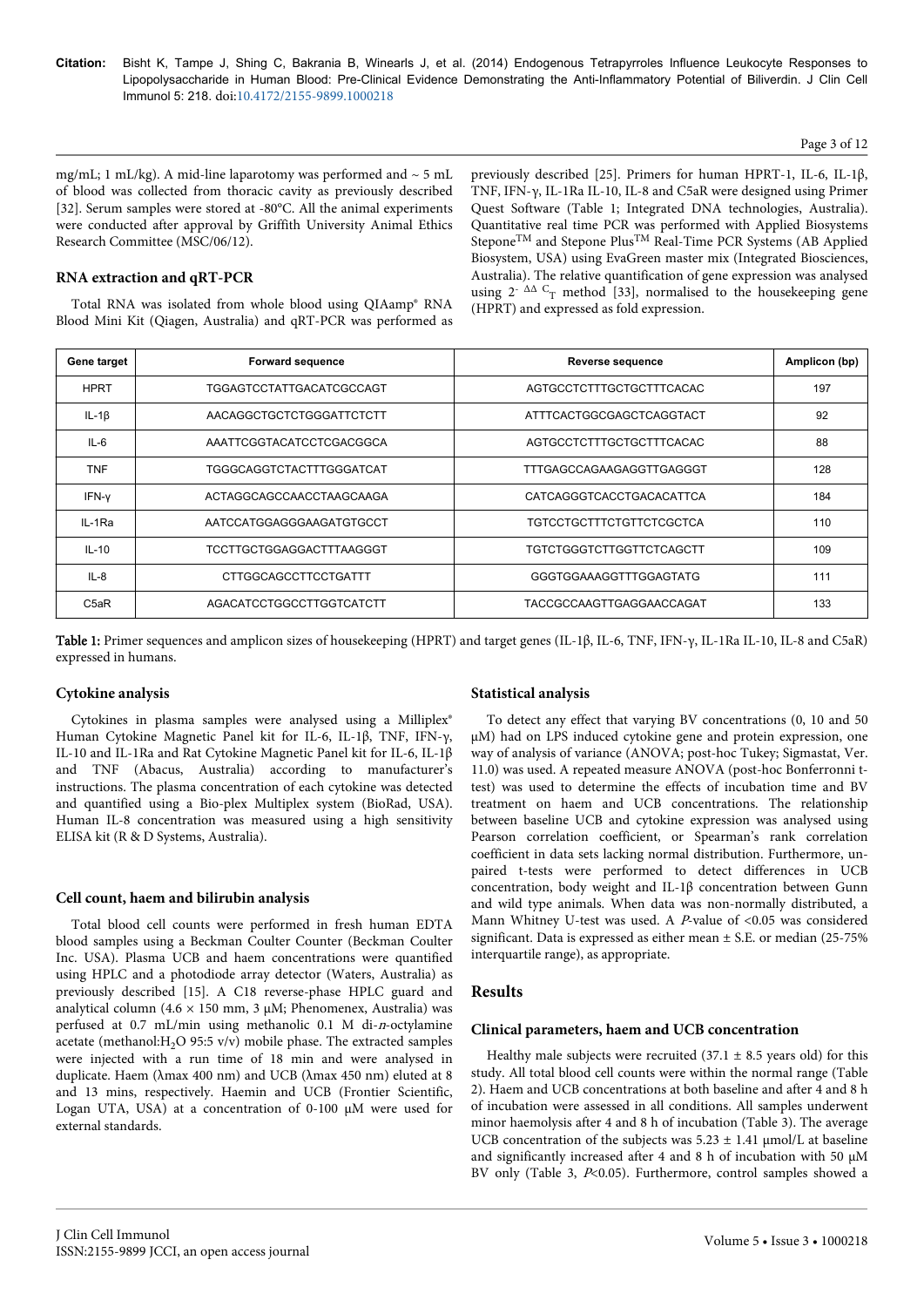| Variable                                                                                                                                           | Result          |  |
|----------------------------------------------------------------------------------------------------------------------------------------------------|-----------------|--|
|                                                                                                                                                    |                 |  |
| Age (years)                                                                                                                                        | $37.1 \pm 8.5$  |  |
| BMI(kg/m2)                                                                                                                                         | $24.7 \pm 3.42$ |  |
| $HGB$ (g/L)                                                                                                                                        | $148 \pm 6.51$  |  |
| RBC (10 <sup>12</sup> /L)                                                                                                                          | $5.14 \pm 0.18$ |  |
| WBC (10 <sup>9</sup> /L)                                                                                                                           | $6.01 \pm 1.27$ |  |
| $NE(10^9/L)$                                                                                                                                       | $2.51 \pm 0.78$ |  |
| LYM $(109/L)$                                                                                                                                      | $2.28 \pm 0.51$ |  |
| $MO(10^9/L)$                                                                                                                                       | $0.86 \pm 0.28$ |  |
| EO(10 <sup>9</sup> /L)                                                                                                                             | $0.30 \pm 0.11$ |  |
| BA (10 <sup>9</sup> /L)                                                                                                                            | $0.05 \pm 0.03$ |  |
| BMI: Bone Marrow Index; WBC: White Blood Cell; RBC: Red Blood Cell; HGB:<br>Total Haemoglobin; NE: Neutrophil; LYM: Lymphocyte; MO: Monocytes; EO: |                 |  |

non-significant increase in baseline UCB concentration after 4 and 8 h of incubation (Table 3).

vs. baseline UCB or haem concentrations and  $*P<0.05$  vs. haem concentrations at 4 hours.

## **Biliverdin and cytokine expression**

The mRNA expression of pro- and anti-inflammatory cytokines from blood samples incubated with BV  $\pm$  LPS were assessed. Individual subjects' response to LPS-mediated cytokine expression can be found in Figures S1. Biliverdin treatment alone had no effect on cytokine mRNA abundance (Supplementary Figure S2). However, a dose dependent decrease in the mRNA expression of IL-1β, IL-6, IFNγ and IL-1Ra occurred when blood was stimulated with LPS and BV. Fifty micromolar BV was required to significantly reduce the expression of these cytokines (Figures 1A, 1B, 1D and 1E,  $P<0.05$ ). Biliverdin had no effect on the expression of TNF in the presence of LPS (Figure 1C).

Plasma cytokine concentrations were measured 8 h after LPS incubation in accordance with previous studies, which show a robust increase in IL-1β at this time point [6,34]. Similar to the gene response, subjects showed variation in their response to cytokine protein expression after LPS exposure (Supplementary Figure S3). Therefore, inhibition of cytokine release by BV is presented relative to each individual's LPS response (Figure 2). Biliverdin alone did not affect cytokine release into plasma (Supplementary Figure S4). However, BV dose dependently and significantly decreased IL-1β plasma concentration in the presence of LPS (Figure 2A, P< 0.05). Biliverdin did not significantly affect LPS-induced IL-6, TNF, IFN-γ, IL-1Ra and IL-10 cytokine release into plasma (Figures 2B-2F).

## **Association between baseline UCB concentration and cytokine expression**

We have previously shown that increasing concentrations of UCB in vivo are associated with increased circulating IL-1 $\beta$  concentrations [35]. Therefore, we sought to investigate whether baseline UCB concentration in our cohort study impacted upon the gene and protein expression of cytokines in response to LPS (i.e. in solvent control samples not treated with BV). A significant positive correlation between UCB and LPS-mediated IL-1β (R = 0.929; P<0.001), IFN-γ (R=0.809; P=0.027) and IL-1Ra (R=0.786; P=0.025) gene expression (Figures 3A, 3D and 3E) existed. However, no significant correlation between baseline UCB concentration and gene expression of IL-6 and IL-10 after LPS exposure occurred (Figures 3B and 3F). Furthermore, there were no significant correlations between baseline UCB concentrations and LPS-mediated cytokine (IL-1β, IL-6, IFN-γ, IL-1Ra and IL-10) release into plasma (Figure 4). Interestingly, increasing concentration of UCB tended to be associated with increases gene and protein expression of TNF (Figures 3C and 4C,  $P<0.1$ ).

To confirm a possible effect of physiologically, severely elevated UCB (beyond that seen in our human subjects) on physiological IL-1β concentrations in blood; serum samples were collected from wild type and hyperbilirubinaemic Gunn rats. Gunn rats had significantly reduced body mass compared to control animals (Figure 5A,  $P<0.001$ ) and had significantly increased UCB concentrations compared to their wild type counterparts (Figure 5B,  $P<0.05$ ), as reported previously [32]. Gunn rats also had a significantly elevated plasma IL-1β concentration compared to wild type controls (Figure 5C,  $P<0.001$ ). Furthermore, a significant and positive relationship existed between UCB and IL-1 $\beta$  concentrations (Figure 5D, R=0.488 and P=0.01).

| Table 2: Clinical characteristics of recruited subjects at baseline $(n=7)$ . |
|-------------------------------------------------------------------------------|
|-------------------------------------------------------------------------------|

 $4.80 \pm 0.63$  Control 14.65  $\pm$  0.90\* 30.18  $\pm$  3.89\*#

**Treatment Haem (µM)**

BV (10 µM)  $16.88 \pm 1.59$ <sup>\*</sup> 27.01  $\pm$  1.94<sup>\*\*</sup> BV (50 µM)  $\vert$  15.41 ± 1.38\* 32.24 ± 3.43 \*#  $\left| \begin{array}{c} 1 \text{PS} \\ 16.69 + 1.82 \end{array} \right|$  36.25 + 2.93<sup>\*\*</sup>

LPS+BV (10 µM) 17.30 ± 2.77\* 28.00 ± 3.34\* LPS+BV (50 uM)  $16.14 \pm 1.62^*$  33.86  $\pm 4.84^{* \#}$ 

BV (10 µM)  $\vert$  11.68 ± 1.98  $\vert$  12.85 ± 2.70\* BV (50 µM) 14.40 ± 2.93\* 15.56 ± 3.02\* LPS 10.14 ± 3.36 9.50 ± 1.73

LPS+BV (10 µM) | 12.42 ± 4.11\* | 13.31 ± 4.30\* LPS+BV (50 µM)  $12.56 + 2.35*$  13.72 + 2.90\*

**Treatment UCB (µM)**

 $4 h$   $8 h$ 

4 h ah

Eosinophil; BA: Basophil

**Haem (baseline; µM)**

**UCB (baseline; µM)**

| Table 3: Unconjugated bilirubin (UCB) and haem concentrations in          |
|---------------------------------------------------------------------------|
| subjects after 0 (baseline), 4 and 8 h incubation with BV $\pm$ LPS (N=7/ |
| group).                                                                   |

 $5.23 \pm 1.41$  Control 11.32  $\pm$  2.03 9.69 $\pm$  2.32

Note: The effect of BV and haemolysis on haem and UCB concentration was performed by repeated measures ANOVA. \*P<0.05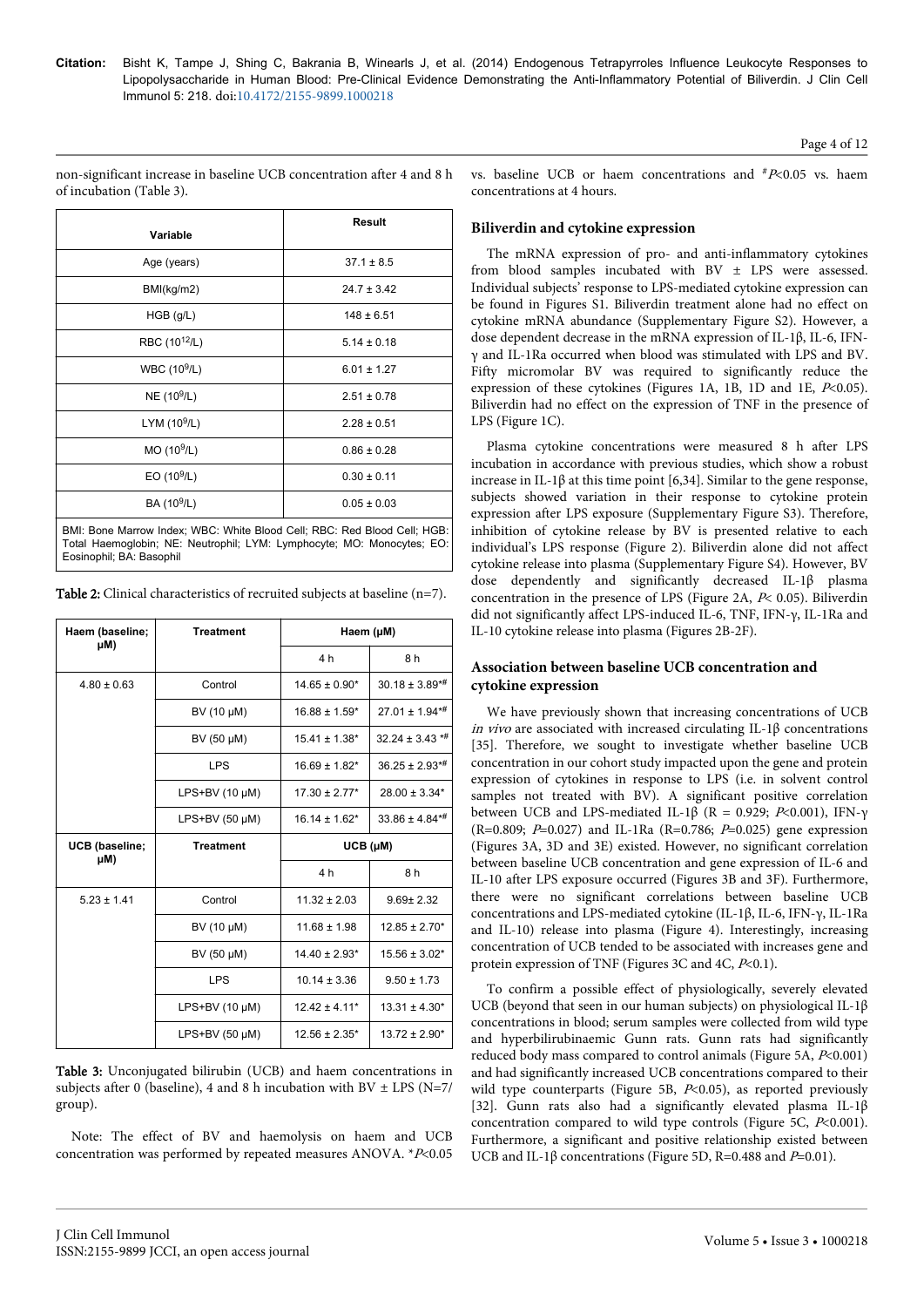

Figure 1: Cytokine gene expression in response to LPS and BV. Whole blood was incubated with BV and LPS for 4 h and the mRNA expression was assessed. The relative fold change of each cytokine **(A-F)** was analysed using 2<sup>- ∆∆ C</sup>T method. Data are presented as mean ± S.E. n=7,  $P<0.05$  vs. sample treated with LPS only (0  $\mu$ M).



Figure 2: Cytokine concentration in response to LPS and BV. Whole blood was incubated with BV and LPS for 8 h and cytokine concentration was measured using a Milliplex human cytokine kit. The relative change in each cytokine (A-F) concentration is presented. Data are presented as mean  $\pm$  S.E. n=7, P<0.05 vs. sample treated with LPS only (0  $\mu$ M).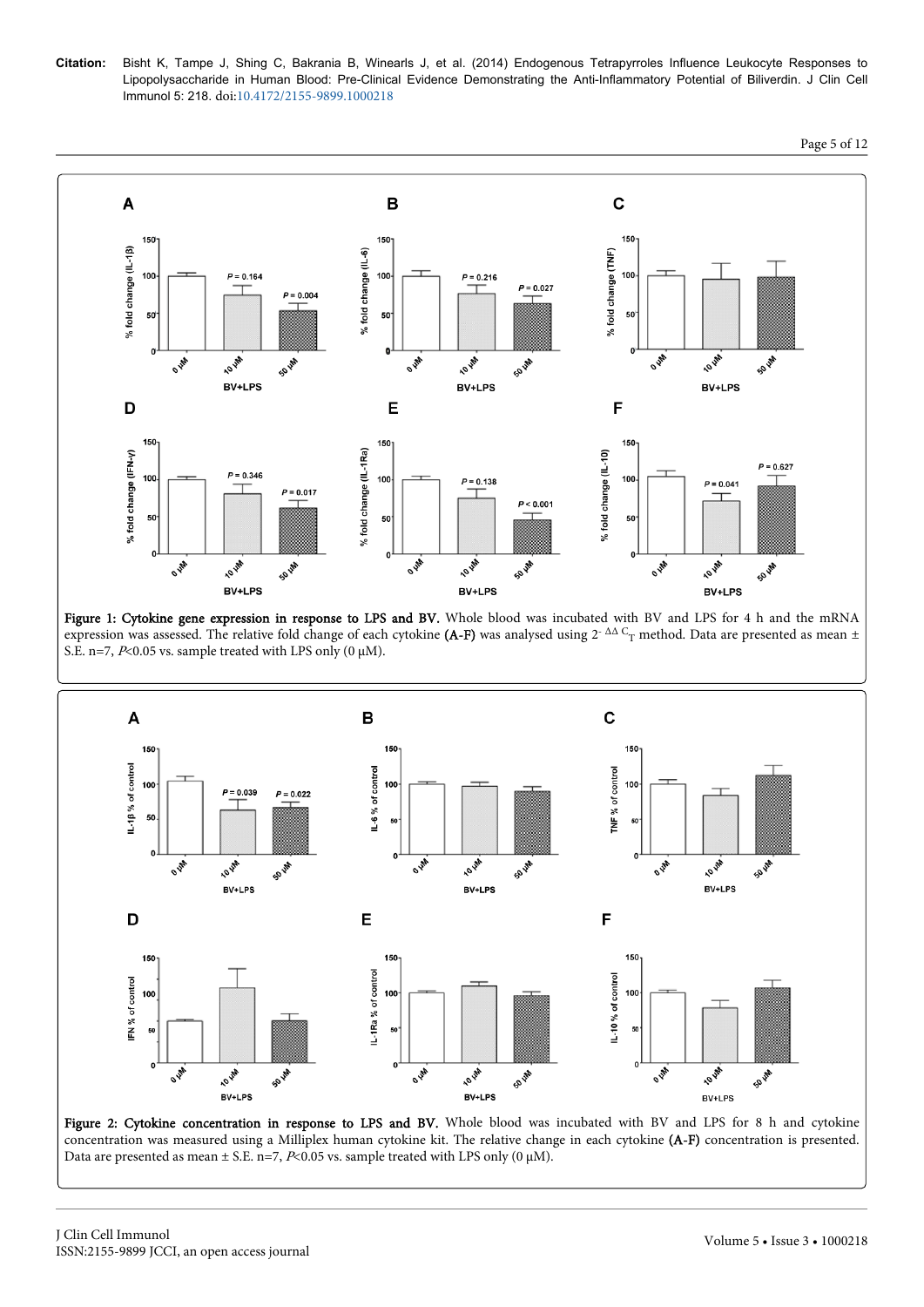**Citation:** Bisht K, Tampe J, Shing C, Bakrania B, Winearls J, et al. (2014) Endogenous Tetrapyrroles Influence Leukocyte Responses to Lipopolysaccharide in Human Blood: Pre-Clinical Evidence Demonstrating the Anti-Inflammatory Potential of Biliverdin. J Clin Cell Immunol 5: 218. doi:[10.4172/2155-9899.1000218](http://dx.doi.org/10.4172/2155-9899.1000218)





Figure 3: UCB concentration and cytokine gene expression in response to LPS. Whole blood was incubated with BV and LPS for 4 h and mRNA expression was assessed. Figure shows scatter plots and the correlation between baseline UCB concentration and cytokine gene expression (A-F), n=7.



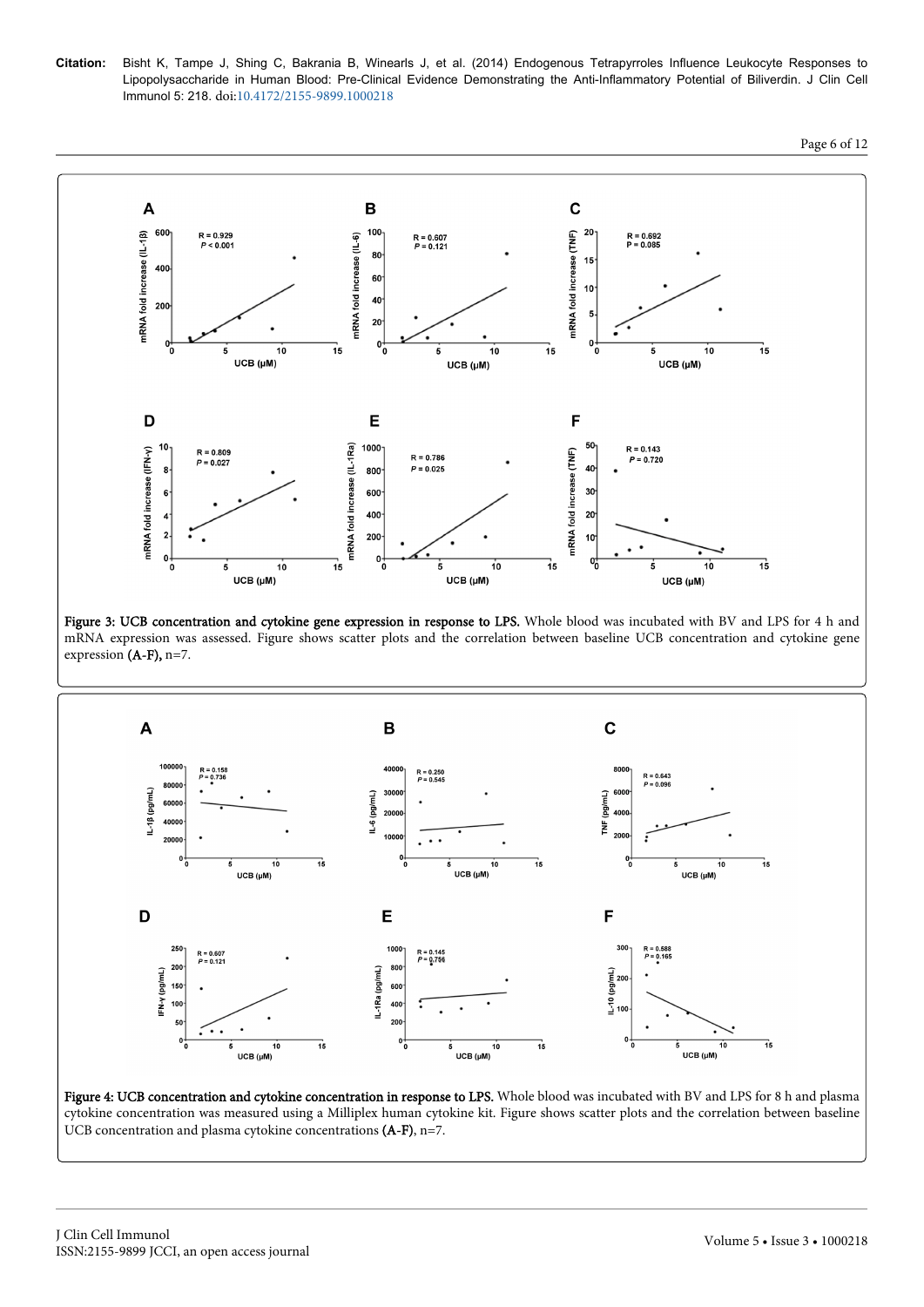#### Page 7 of 12



Figure 5: IL-1β concentration in blood samples of wild type control and Gunn rats. (A) Graph showing the body weight of Wistar  $(n=10)$  and Gunn rats  $(n=17)$ . Data are presented as mean  $\pm$  S.E; P <0.05 vs control (non-jaundiced Wister rats). Box plot showing the serum UCB concentration (B) and IL-1β concentration in Wistar and Gunn rats. (C) Data are presented as median (25-75% interquartile range); n=10 for Wister and  $n = 17$  for Gunn rats and P<0.05 vs. control (non-jaundiced Wister rats). (D) Scatter plot and the correlation between baseline UCB concentration and IL-1β concentration;  $n=10$  for Wister and  $n=17$  for Gunn rats.



Figure 6: IL-8 concentration in response to LPS and BV. IL-8 gene and protein concentration was analysed using qPCR and high sensitivity ELISA kit, respectively in blood samples incubated with BV and LPS for 8 h. IL-8 gene expression (A) and plasma release **(B)** in response to  $BV + LPS$ . Data are presented as mean  $\pm$  S.E. n=7 and  $P<0.05$  vs. sample treated with LPS only (0  $\mu$ M). Scatter plot showing the correlation between baseline UCB concentration and IL-8 gene (C) and protein expression (D) in response to LPS, n=7.

#### **Unconjugated bilirubin, biliverdin and chemokine IL-8 expression**

Interleukin-8, the most abundant chemokine secreted by neutrophils, promotes the migration of neutrophils towards the site of inflammation, encouraging the acute phase of tissue damage/pathogen destruction [36,37]. Blood samples incubated with BV  $\pm$  LPS were analysed for IL-8 gene and protein expression. Biliverdin alone significantly decreased IL-8 gene expression (Supplementary Figure S5A). When BV was co-incubated with LPS, IL-8 gene and protein expression also were decreased in a dose dependent manner, with 50  $\mu$ M BV being most effective (Figures 6A-6B;  $P$ <0.05).

We also analysed whether baseline UCB concentration affected IL-8 expression in leukocytes after LPS activation. A positive correlation existed between UCB and IL-8 gene expression (R=0.857,  $P=0.006$ ; Figure 6C); however, no significant relationship existed between UCB and IL-8 release (Figure 6D).

#### **Biliverdin and C5aR expression**

We have recently shown that stimulation using LPS induces C5aR expression in RAW 264.7 and bone marrow derived macrophages after 24 and 48 h incubation [25]. Biliverdin at 50  $\mu$ M significantly reduced the LPS-mediated increase in C5aR in both primary and immortalised macrophages [25]. Therefore, we investigated whether incubation of whole blood with LPS would induce C5aR and whether BV would mitigate this increase. Stimulation of whole blood with LPS significantly decreased C5aR gene expression ( $P<0.05$ ; Supplementary Figure S6A). However, BV+LPS failed to show any additional significant reduction in C5aR expression (Supplementary Figure S6A). The effect of BV treatment alone on C5aR expression was also assessed. Biliverdin treatment tended to decrease C5aR expression (ANOVA effect;  $P=0.08$ ; Supplementary Figure S6B).

## **Discussion**

The present study shows novel immuno-modulatory effects of supplemented BV and physiological UCB concentrations on both proand anti-inflammatory cytokine gene and protein expression in human blood, in response to whole blood LPS exposure. Biliverdin, the precursor of UCB, mitigated ex vivo LPS-induced expression of IL-1β, IL-6, IFN-γ and IL-1Ra at the transcriptional level. Biliverdin also attenuated LPS-mediated IL-1β and IL-8 release into plasma. Increasing baseline concentrations of UCB in human samples were associated with increased IL-1β, IFN-γ, IL-1Ra and IL-8 gene expression. Furthermore, increased baseline IL-1β concentrations in severely hyperbilirubinaemic rat blood samples were positively correlated with bilirubin concentrations.

#### **Biliverdin and cytokine response**

A significant body of evidence shows the anti-inflammatory potential of BV in cell culture and in animal models of organ transplantation and sepsis. For example, investigations in cardiac, lung, liver transplantation and sepsis models show that BV treatment improves tissue graft survival, function and tissue injury by inhibiting pro-inflammatory cytokine expression [26,38-41]. Furthermore, a recent study in a rat model of haemorrhagic shock and resuscitation reported that pre-treatment with BV attenuated lung injury via decreased expression of IL-6, TNF and iNOS in lung tissue [42]. Although these studies show great promise, they have all been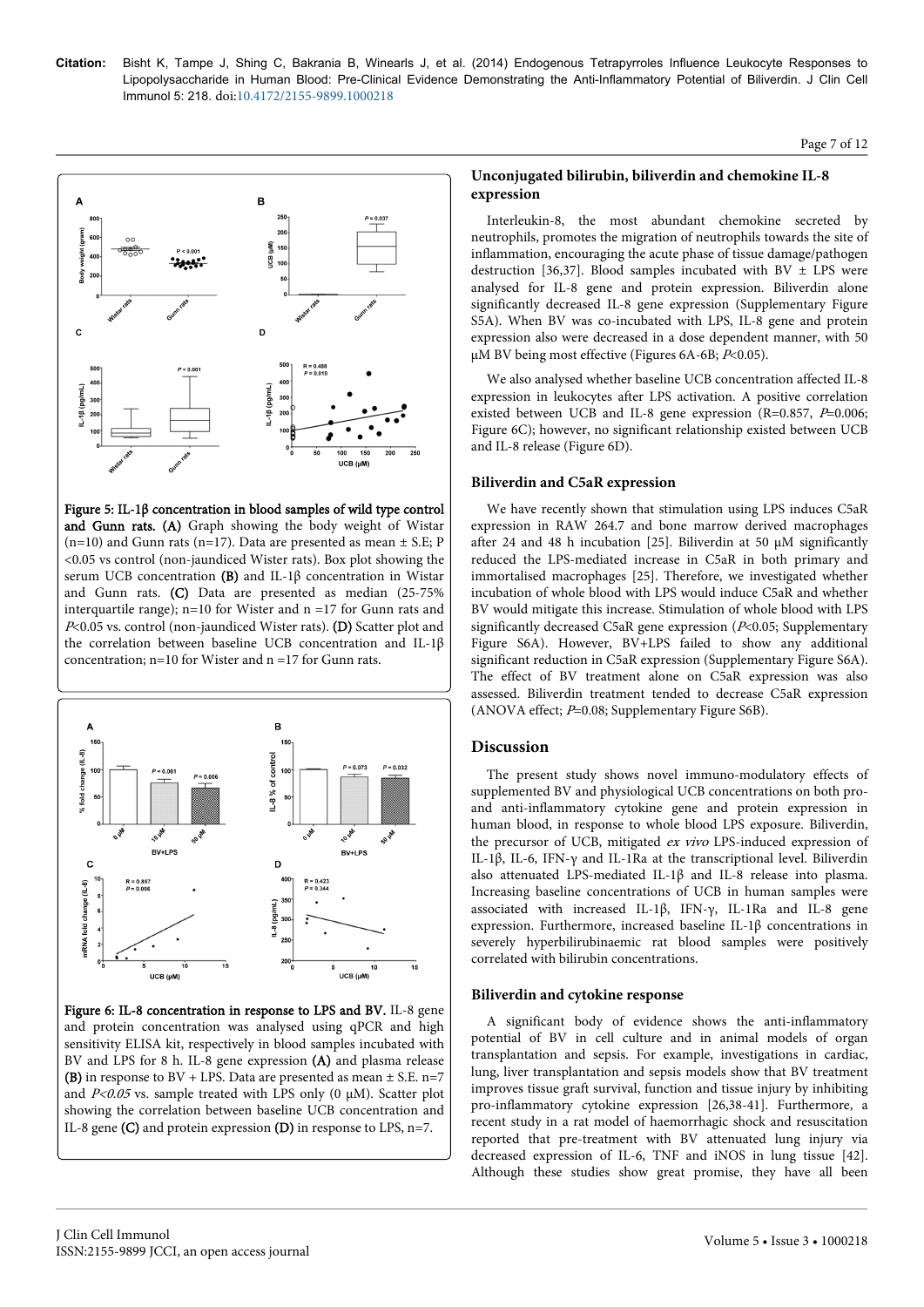#### Page 8 of 12

conducted in animal models, which have limitations when predicting human responses. For example, Seok et al. [43] recently demonstrated that mouse models of inflammation poorly correlate with human inflammatory responses. Therefore, we conducted the first in human ex vivo assay to assess the effect of exogenous BV on leukocyte responses to LPS exposure. We adopted the whole blood ex vivo model of LPS stimulation without any culture media as used in other studies [29,44]. Whole blood retains all blood components and provides a normal working environment for cell to cell interactions [29].

The data presented here further strengthens the argument for an anti-inflammatory role of BV, as reported in animal studies, by showing inhibitory effects of BV (50 µM) on LPS-mediated mRNA abundance of IL-1β and IL-6. However, when cytokines were analysed in plasma, BV only decreased LPS-mediated IL-1β release. The enhanced production of cytokines, particularly IL-1β during acute inflammation is important for resolution of inflammation/infectious diseases, including sepsis [5]. Furthermore, animal studies show that the beneficial effects of anti-IL-1β neutralising antibody (XOMA 052) in several acute and chronic inflammatory diseases, including type 2 diabetes, gout and ischaemia [45,46]. XOMA 052 antibody blocked the IL-1β induced expression of IL-6 and IL-8 in human lung fibroblast cell line, suggesting the importance of IL-1 $\beta$  in inflammation [45]. Therefore, BV's inhibitory effect on IL-β appears to be a very important finding and provides preliminary evidence in support of BV's anti-inflammatory potential in humans. These data are in agreement with BV's effects in experimental and in vitro studies [26,38-41]. Moreover, experiments performed in animal models of transplantation and sepsis investigated BV's effects on proinflammatory cytokine gene expression only and reported that BV consistently reduced the expression of pro-inflammatory cytokines. For example, BV treatment prior to endotoxin shock or caecal ligation and puncture (CLP) or organ transplantation significantly decreased the mRNA expression of pro-inflammatory cytokines, including IL-1β, IL-6, TNF and monocyte chemoattractant protein (MCP)-1 [26,27,41] in injured tissues. In contrast to this, BV decreased both the gene and protein expression of IL-6 in LPS-stimulated RAW macrophages; however, protein expression of TNF remained unchanged [25,26]. We also report here suppression of LPS-induced IFN-γ and IL-1Ra gene expression. Biliverdin at a higher concentration (100 µM) also suppresses IFN-γ release in anti-CD3 stimulated mice splenocytes [38]. The mechanism to explain the differential effects of BV on proinflammatory cytokine expression remains unknown. However, the data presented here are valuable, in that they document 1) inhibitory effects of BV on gene expression in human leukocytes and 2) confirm that some of these responses are accompanied by reductions in cytokine release, which is rarely documented in cell culture and animal studies.

We suggest that BV's inconsistent capacity to decrease the release of cytokines into plasma may be mediated by the variations in human cytokine kinetics and release after LPS stimulation. For example, the maximum mRNA levels for TNF and IL-6 in whole blood are reported between 2-4 h after LPS exposure and protein levels were rapidly increased at 4-6 h after LPS stimulation and, thereafter, start to decrease [34,47]. In contrast to this, IL-1β gene expression decreases slowly and protein levels peak after 8 h after whole blood LPS stimulation [34]. Unfortunately, it was beyond the scope of this manuscript to measure each cytokine at each of their optimal time points, however, the data do provide very interesting and novel evidence to suggest that BV can reduce IL-1β and IL-8 expression and their release in a human blood ex vivo LPS model of inflammation.

In the present study, total cell counts showed that neutrophils represented the major cell population of white blood cells in blood. Therefore, we also investigated BV's effects on IL-8. We reported a significant decrease in LPS-induced IL-8 gene and protein expression by BV (50 μM). This is the first study to show an effect of BV on IL-8. Supportive data presented by Andria et al. [21] recently showed that BV treatment prevented IRI-induced cell death and reduced infiltration of neutrophils by >50 % in the pig livers [21]. In addition, rats pre-treated with BV showed reduced neutrophil recruitment into bronchoalveolar lavage fluid and intestine after LPS and CLP exposure, respectively [26,41], suggesting that BV might reduce the severity of sepsis in various organs via inhibition of IL-8 mediated neutrophil infiltration. We suggest that BV exerts these effects by suppressing leukocyte IL-8 expression and release, as documented here.

## **Unconjugated bilirubin and cytokine response**

A surprising finding of this study was that in humans, higher baseline UCB concentrations were significantly associated with greater LPS-mediated cytokine gene expression. Furthermore, serum samples from hyperbilirubinaemic Gunn rats had increased baseline IL-1β concentrations. A previous report indicates that baseline IL-1β concentration is elevated in hyperbilirubinaemic humans [35]. We sought to determine whether elevated IL-1 $\beta$  in humans and rats might be caused by increased IL-1β gene expression in whole blood. A positive correlation between UCB concentration and expression of IL-1β in addition to IFN-γ, IL-1Ra and IL-8 was found after LPS exposure; however, no significant correlation between UCB concentration and LPS-induced IL-6, TNF and IL-10 gene expression occurred. Furthermore, when cytokines were measured in plasma samples, no significant correlation existed between UCB concentrations and LPS-induced cytokine release. Similar observations were reported in Gunn rats and RAW macrophages, in which, UCB showed no effect on IL-6, TNF and IL-10 concentrations after LPS exposure; however UCB decreased the expression of LPS-mediated inducible nitric oxide synthase (iNOS) [48]. These findings are supported by an in vivo study by Dorresteijn et al. (recently presented in abstract form), showing no change in LPS-induced proinflammatory cytokine concentrations in subjects receiving atazanavir (300 mg twice daily for four days). Atazanavir induces hyperbilirubinaemia by inhibiting the enzyme UGT1A1 [49]. However, in the same study, Dorresteijn et al. showed that atazanavir significantly decreased LPS-mediated IL-10 concentration, suggesting immuno-modulatory activities of UCB in humans.

Although studies have shown that individuals with mildly elevated concentration of UCB in Gilbert's Syndrome (GS) have low prevalence of cardiovascular disease [50,51], excessive accumulation of UCB (>200 µM) in newborn infants causes jaundice [52,53]. Elevated UCB concentrations are clearly toxic to neuronal tissues, promoting apoptosis in astrocytes and in brain endothelial cells via induction of pro-inflammatory cytokines (IL-1β, IL-6 and TNF) [54,55]. Our human *ex vivo* and *in vivo* data from rat serum samples both support a hypothesis that UCB increases IL-1β expression in leukocytes, which then excrete IL-1β into plasma. IL-1β is synthesised as pro IL-1β and requires activation by caspase-1. Caspase-1 together with caspase-3 and -9 induce apoptosis and DNA fragmentation [1]. Studies show that UCB increases caspase-3 and caspase-9 activities in hepatocytes and cardiomyocytes [56,57]. However, UCB's effect on caspase-1 (which is strongly associated with septic responses) [1] remains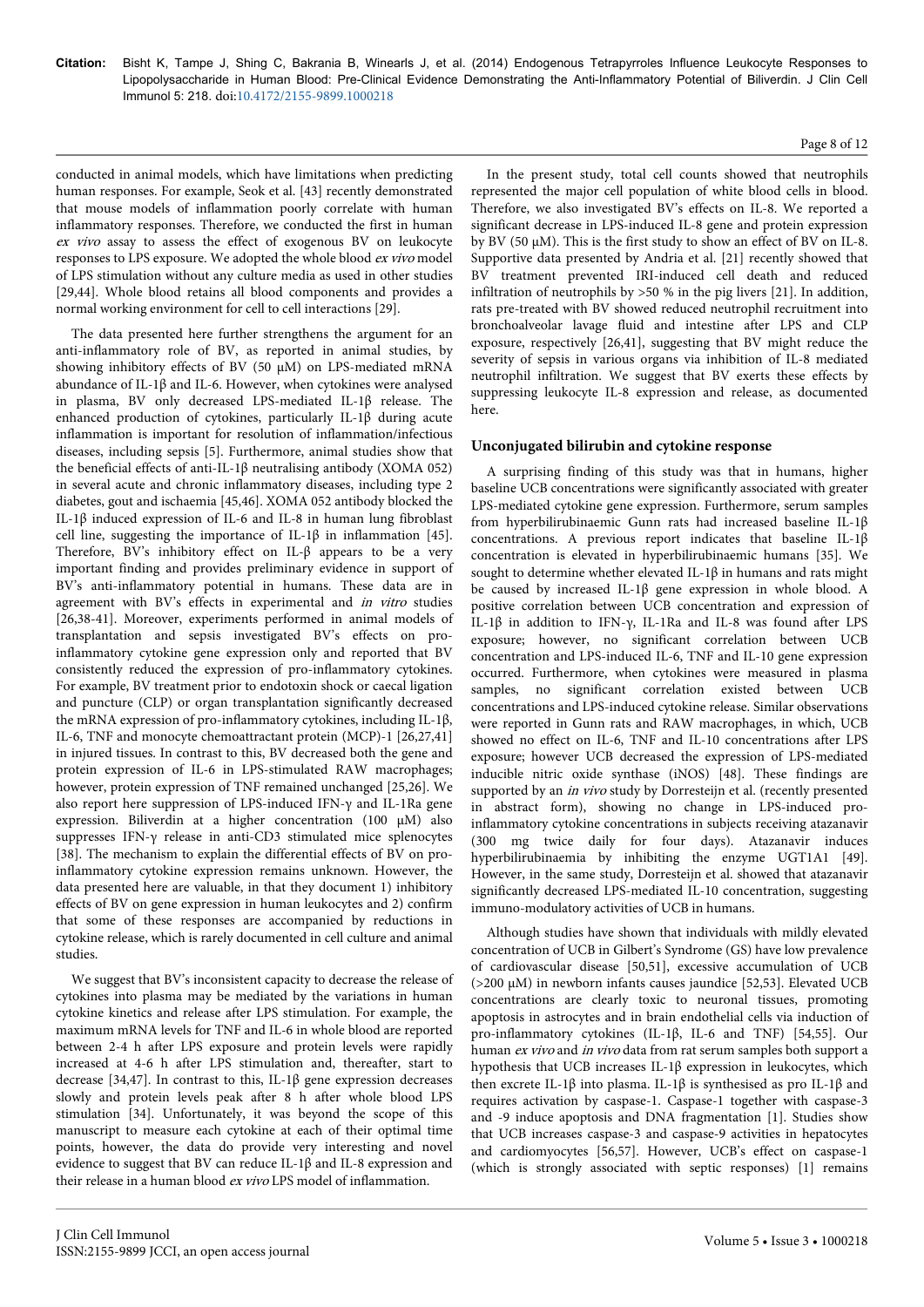#### Page 9 of 12

unknown, clearly warrants future investigation and represents a potentially very exciting area of future research.

Unconjugated bilirubin's effects on cytokine expression, reported here, are interesting because Gunn rats and mice treated with UCB (8.5 µmol/kg) show improved survival of cardiac and islets grafts, respectively via attenuation of mRNA expression of TNF, IL-6, MCP-1, iNOS and cyclooxygenase (COX)-2 [19,58]. However, none of the above studies showed a relationship between baseline UCB concentrations and pro-inflammatory cytokine expression. This suggests that UCB may have dichotomous effects in rodents and humans. Importantly, the data presented here show that increasing concentration of UCB is positively correlated with IL-1β expression and are in agreement with a previous study that showed elevated circulating IL1β concentrations in hyperbilirubinaemic humans [35]. We suggest that UCB concentration plays an important role in modulating inflammatory responses with very low  $\left\langle \langle 5 \mu M \rangle \right\rangle$  and mildly elevated UCB (>17 μM) concentrations associated with increased IL-1β concentrations [35]. Furthermore, in support of our findings, human neutrophils treated with UCB alone (10-300 µM) for 24 h showed increased IL-1β and IL-8 concentration in media [59], implying that UCB at elevated concentrations may heighten inflammation. However, no studies have thus far reported effects of UCB on LPS-mediated cytokine gene and protein expression. We reported significant, positive correlations between increasing baseline UCB concentration (up to 12 μM) and LPS-driven gene expression of IL-1β, IFN-γ, IL-1Ra and IL-8. However, the baseline UCB concentrations were not associated with the release of cytokines into plasma. These data are in agreement with an in vitro study showing that UCB concentration (10-300 µM) did not influence IL-1β and IL-8 release into media after LPS activation of human neutrophils [59]. We suggest that a higher concentration (compared to  $12 \mu M$  studied here) of UCB is required to increase synthesis and release of baseline IL-1β [35,59], which was confirmed in our hyperbilirubinaemic Gunn animals (UCB  $\sim$  100 μM).

It is possible that BV could be infused into Gunn rats and IL-1β concentrations assessed. It should be noted, however, that BV is rapidly reduced to UCB [15,20], which will result in further increase in the UCB concentration in Gunn rats and may promote inflammation. However, a recent study by Kosaka et al. [42] have shown that Sprague–Dawley rats administrated various doses of BV (0-100 mg/kg) were protected haemorrhagic shock induced lung injury, further supporting the cytoprotective potential of BV.

These data suggest that both BV and UCB induce differential effects on inflammatory mediators expression after LPS exposure, which is interesting because BV is rapidly reduced to UCB [15,20,26]. Our data confirms that leukocytes are capable of such reduction, showing  $\sim$  a three-fold increase in UCB concentration after addition of 50 µM BV. However, all the samples showed mild increase in haemolysis, which resulted in a small increase in UCB concentrations in control samples. We suggest that the BV (50 µM)-induced increase in UCB concentration is a consequence of both haem and BV metabolism. This data is in agreement with in vivo data showing that UCB increases by approximately 33% of the exogenously administered circulating BV concentration [15]. Cell culture and animal studies provide an insight into the differential effects on BV and UCB. For example, BV inhibits the activation of nuclear factor kappa B (NF-κB) in HEK293A cells and in animal models of sepsis and transplantation [26,38,41,60]. On the contrary, UCB does not affect NF-κB expression both *in vivo* and *in vitro* [61]. Therefore, we suggest that in humans, BV via activation of transcription factor NF-κB may counter-regulate inflammation in the acute phase (Figure 7). Accumulating evidence suggests that UCB is the potential activator and ligand of transcription factor aryl hydrocarbon receptor (AhR) [22,62]. AhR was first discovered as a mediator of 2,3,7,8-tetrachlorodibenzo-p-dioxin (TCDD; dioxin) toxicity and over the last decade it has emerged as a potential regulator of immune system [63]. We suggest that UCB, similar to AhR agonist TCDD [64], may increase the gene expression of IL-1β in the presence/absence of LPS stimulation (Figure 7). Therefore, it is likely that BV and UCB induce their effects on inflammatory mediators via different mechanisms.



Figure 7: Possible mechanism of BV and UCB-triggered immunemodulatory effects. Haem is catabolised into BV, iron (Fe<sup>++</sup>) and carbon monoxide (CO) via the action of haem oxygenase (HO). Biliverdin is rapidly reduced to UCB in the presence of BVR. Proinflammatory mediators and endotoxin activate NF-κB p60/p65 dimer and promote its translocation to the nucleus, where it induces the transcription and translation of pro-inflammatory genes. Biliverdin inhibits the expression of pro-inflammatory mediators via inhibition of NF-κB activation. However UCB, similar to dioxins, may promote translocation of AhR from the cytoplasm and binding to xenobiotics/dioxin responsive elements, which results in activation of AhR. Activated form of AhR then leads to increase expression of cytokines (TNF and IL-1β).

#### **Biliverdin and C5aR expression**

Having established that BV decreases LPS-dependent C5aR expression in primary and immortalised macrophages [25], we aimed to assess whether LPS/BV would also modulate C5aR gene expression in human blood. Lipopolysaccharide significantly inhibited C5aR expression at 4 h. Although, blood leukocytes from patients with severe septic shock show a remarkable increase in C5aR gene expression compared to healthy individuals [65], incubation of human monocytes with LPS (6-12 h) significantly decreased C5aR mRNA expression [66,67], suggesting counter-regulatory role of LPS on C5aR in human leukocytes. However, BV+LPS had no additional significant effect on C5aR expression vs. LPS control. Biliverdin treatment alone tended to decrease C5aR expression (ANOVA effect;  $P=0.08$ ) in agreement with our previous published reports indicating that BV treatment of macrophages decreases C5aR expression [25]. Assessment of C5aR expression in a larger group of individuals may be necessary to reveal a statistically significant effect of BV.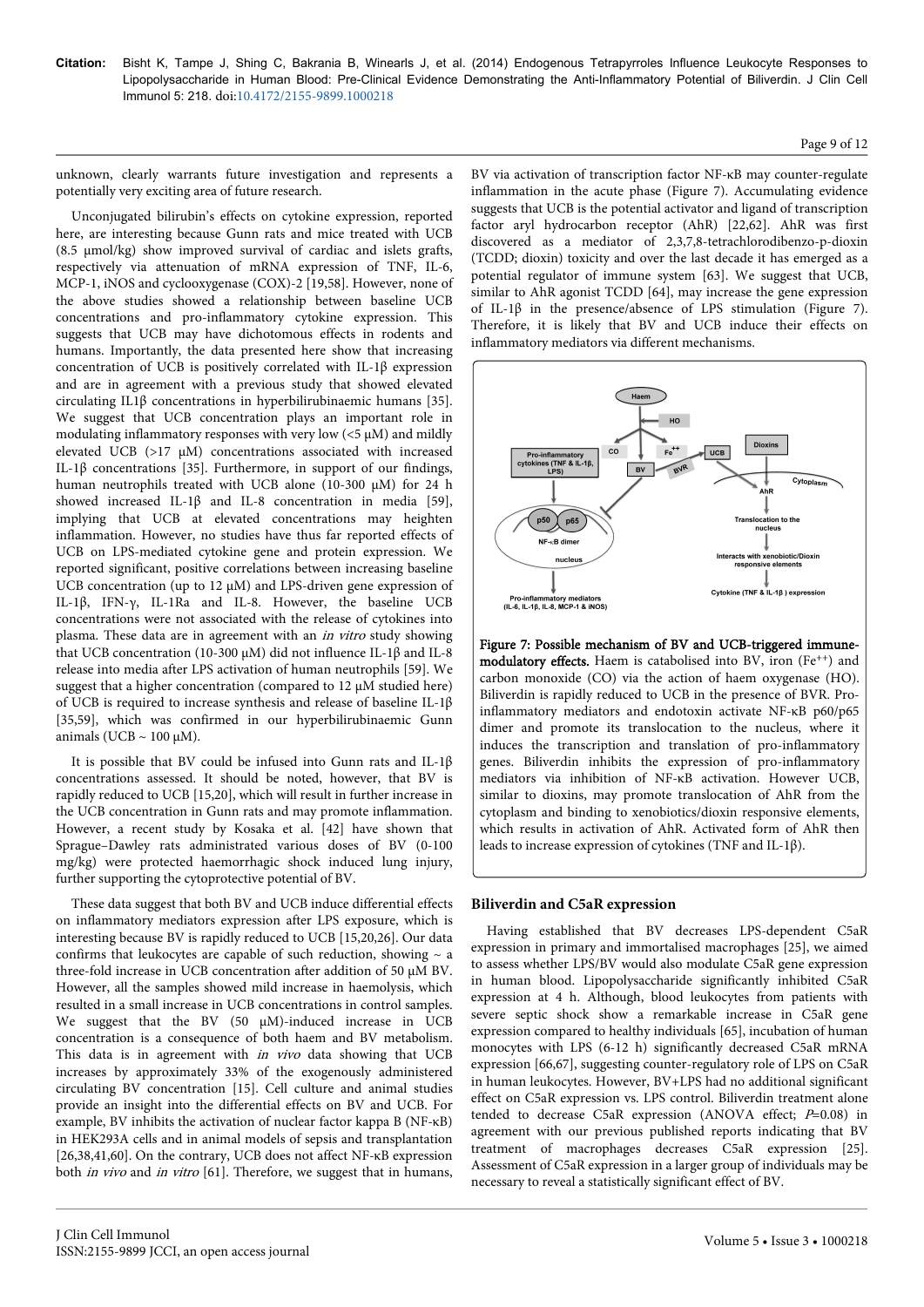## **Limitations**

Although we recruited a relatively small sample of volunteers, we reduced between subject responses by investigating healthy individuals and limited recruitment to male subjects, eliminating possible variation introduced by the oestrous cycle in women [68]. By investigating human subjects who showed >10 fold IL-1β expression our findings are limited to those individuals with a strong host response to LPS. In addition, all samples experienced mild haemolysis at 4 and 8 h, which contributed to a non-significant increase in UCB in control samples. Haemolysis is frequently observed in patients with sepsis after acute infection [69]. However, haemolysis did not contribute to inflammation in the present study as indicated by low levels of cytokines in non-LPS treated samples. Only one time point was used to measure the release of cytokines in this study (8 h) and it is possible that measurement at other time points (4-6 h) [34,47] might reveal additional significant effects of BV and UCB. Despite this, the 8 h time point was appropriate for LPS-mediated IL-1β and IL-8 release into plasma, which was decreased after BV treatment. Clearly, the kinetics of cytokine release differs between targets and, therefore, this likely accounted partly for the lack of congruence between gene and protein data. Although previous in vitro studies showed suppressive effects of BV on both gene and protein expression of proinflammatory cytokines (IL-6), these studies were performed using a single cell type. The present study has benefit of studying inflammatory responses in a complex, yet appropriate matrix composing of multiple cell lineages and, most importantly, these responses were tested in human cells.

#### **Summary**

Collectively, these data show that BV inhibits whole human blood responses to LPS, by reducing mRNA expression of IL-1β, IL-6, IFN-γ, IL-1Ra and IL-8. Biliverdin also attenuated the LPS-induced excretion of IL-1β and IL-8 into plasma. Interestingly, UCB at increasing baseline concentrations was correlated with greater transcription of cytokines in response to LPS, suggesting UCB has pro-inflammatory potential. In summary, in this report we demonstrate that both BV and UCB are immuno-modulatory compounds and that BV could represent potential therapeutic target against inflammatory disorders, including sepsis, based upon its potent ability to potently inhibit IL-1 $\beta$ and IL-8 transcription and release in leukocytes.

#### **Acknowledgements**

We would like to thank Ms Connie Boon for assistance with HPLC experiments. This project was funded by the FWF-Austrian Science Fund (P21162-K-H.W. and A.B.)

## **Conflict of interest**

The authors declare no conflict of interests.

#### **References**

- 1. [Cinel I, Opal SM \(2009\) Molecular biology of inflammation and sepsis: a](http://www.ncbi.nlm.nih.gov/pubmed/19050640) [primer. Crit Care Med 37: 291-304.](http://www.ncbi.nlm.nih.gov/pubmed/19050640)
- 2. [Annane D, Bellissant E, Cavaillon JM \(2005\) Septic shock. Lancet 365:](http://www.ncbi.nlm.nih.gov/pubmed/15639681) [63-78.](http://www.ncbi.nlm.nih.gov/pubmed/15639681)
- 3. [Tsujimoto H, Ono S, Efron PA, Scumpia PO, Moldawer LL, et al. \(2008\)](http://www.ncbi.nlm.nih.gov/pubmed/18277854) [Role of Toll-like receptors in the development of sepsis. Shock 29:](http://www.ncbi.nlm.nih.gov/pubmed/18277854) [315-321.](http://www.ncbi.nlm.nih.gov/pubmed/18277854)
- 4. [Klos A, Tenner AJ, Johswich KO, Ager RR, Reis ES, et al. \(2009\) The role](http://www.ncbi.nlm.nih.gov/pubmed/19477527) [of the anaphylatoxins in health and disease. Mol Immunol 46: 2753-2766.](http://www.ncbi.nlm.nih.gov/pubmed/19477527)
- 5. [Ward PA \(2012\) New approaches to the study of sepsis. EMBO Mol Med](http://www.ncbi.nlm.nih.gov/pubmed/23208733) [4: 1234-1243.](http://www.ncbi.nlm.nih.gov/pubmed/23208733)
- 6. [Wang JE, Solberg R, Okkenhaug C, Jørgensen PF, Krohn CD, et al.](http://www.ncbi.nlm.nih.gov/pubmed/10810211) [\(2000\) Cytokine modulation in experimental endotoxemia:](http://www.ncbi.nlm.nih.gov/pubmed/10810211) [characterization of an ex vivo whole blood model. Eur Surg Res 32:](http://www.ncbi.nlm.nih.gov/pubmed/10810211) [65-73.](http://www.ncbi.nlm.nih.gov/pubmed/10810211)
- 7. [Ait-Oufella H, Taleb S, Mallat Z, Tedgui A \(2011\) Recent advances on the](http://www.ncbi.nlm.nih.gov/pubmed/21508343) [role of cytokines in atherosclerosis. Arterioscler Thromb Vasc Biol 31:](http://www.ncbi.nlm.nih.gov/pubmed/21508343) [969-979.](http://www.ncbi.nlm.nih.gov/pubmed/21508343)
- 8. [Dorresteijn MJ, Draisma A, van der Hoeven JG, Pickkers P \(2010\)](http://www.ncbi.nlm.nih.gov/pubmed/19710091) [Lipopolysaccharide-stimulated whole blood cytokine production does](http://www.ncbi.nlm.nih.gov/pubmed/19710091) [not predict the inflammatory response in human endotoxemia. Innate](http://www.ncbi.nlm.nih.gov/pubmed/19710091) [Immun 16: 248-253.](http://www.ncbi.nlm.nih.gov/pubmed/19710091)
- 9. [Aziz M, Jacob A, Yang WL, Matsuda A, Wang P \(2013\) Current trends in](http://www.ncbi.nlm.nih.gov/pubmed/23136259) [inflammatory and immunomodulatory mediators in sepsis. J Leukoc Biol](http://www.ncbi.nlm.nih.gov/pubmed/23136259) [93: 329-342.](http://www.ncbi.nlm.nih.gov/pubmed/23136259)
- 10. [Martí-Carvajal AJ, Solà I, Gluud C, Lathyris D, Cardona AF \(2012\)](http://www.ncbi.nlm.nih.gov/pubmed/23235609) [Human recombinant protein C for severe sepsis and septic shock in adult](http://www.ncbi.nlm.nih.gov/pubmed/23235609) [and paediatric patients. Cochrane Database Syst Rev 12: CD004388.](http://www.ncbi.nlm.nih.gov/pubmed/23235609)
- 11. [Fisher CJ Jr, Opal SM, Dhainaut JF, Stephens S, Zimmerman JL, et al.](http://www.ncbi.nlm.nih.gov/pubmed/8440099) [\(1993\) Influence of an anti-tumor necrosis factor monoclonal antibody](http://www.ncbi.nlm.nih.gov/pubmed/8440099) [on cytokine levels in patients with sepsis. The CB0006 Sepsis Syndrome](http://www.ncbi.nlm.nih.gov/pubmed/8440099) [Study Group. Crit Care Med 21: 318-327.](http://www.ncbi.nlm.nih.gov/pubmed/8440099)
- [Zeni F, Freeman B, Natanson C \(1997\) Anti-inflammatory therapies to](http://www.ncbi.nlm.nih.gov/pubmed/9233726) [treat sepsis and septic shock: a reassessment. Crit Care Med 25:](http://www.ncbi.nlm.nih.gov/pubmed/9233726) [1095-1100.](http://www.ncbi.nlm.nih.gov/pubmed/9233726)
- 13. [Cohen J, Carlet J \(1996\) INTERSEPT: an international, multicenter,](http://www.ncbi.nlm.nih.gov/pubmed/8797612) [placebo-controlled trial of monoclonal antibody to human tumor](http://www.ncbi.nlm.nih.gov/pubmed/8797612) [necrosis factor-alpha in patients with sepsis. International Sepsis Trial](http://www.ncbi.nlm.nih.gov/pubmed/8797612) [Study Group. Crit Care Med 24: 1431-1440.](http://www.ncbi.nlm.nih.gov/pubmed/8797612)
- 14. [National Health and Medical Research Council A, Group AaNZICSCT](http://clinicaltrials.gov/show/NCT01448109) [\(2012\) ADjunctive coRticosteroid trEatment iN criticAlly ilL Patients](http://clinicaltrials.gov/show/NCT01448109) [With Septic Shock \(ADRENAL\).](http://clinicaltrials.gov/show/NCT01448109)
- 15. [Bulmer AC, Coombes JS, Blanchfield JT, Toth I, Fassett RG, et al. \(2011\)](http://www.ncbi.nlm.nih.gov/pubmed/21486273) [Bile pigment pharmacokinetics and absorption in the rat: therapeutic](http://www.ncbi.nlm.nih.gov/pubmed/21486273) [potential for enteral administration. Br J Pharmacol 164: 1857-1870.](http://www.ncbi.nlm.nih.gov/pubmed/21486273)
- 16. [Bulmer AC, Verkade HJ, Wagner KH \(2013\) Bilirubin and beyond: a](http://www.ncbi.nlm.nih.gov/pubmed/23201182) [review of lipid status in Gilbert's syndrome and its relevance to](http://www.ncbi.nlm.nih.gov/pubmed/23201182) [cardiovascular disease protection. Prog Lipid Res 52: 193-205.](http://www.ncbi.nlm.nih.gov/pubmed/23201182)
- 17. [Fevery J \(2008\) Bilirubin in clinical practice: a review. Liver Int 28:](http://www.ncbi.nlm.nih.gov/pubmed/18433389) [592-605.](http://www.ncbi.nlm.nih.gov/pubmed/18433389)
- 18. [Nakao A, Neto JS, Kanno S, Stolz DB, Kimizuka K, et al. \(2005\)](http://www.ncbi.nlm.nih.gov/pubmed/15643987) [Protection against ischemia/reperfusion injury in cardiac and renal](http://www.ncbi.nlm.nih.gov/pubmed/15643987) [transplantation with carbon monoxide, biliverdin and both. Am J](http://www.ncbi.nlm.nih.gov/pubmed/15643987) [Transplant 5: 282-291.](http://www.ncbi.nlm.nih.gov/pubmed/15643987)
- 19. [Wang H, Lee SS, Dell'Agnello C, Tchipashvili V, d'Avila JC, et al. \(2006\)](http://www.ncbi.nlm.nih.gov/pubmed/16254033) [Bilirubin can induce tolerance to islet allografts. Endocrinology 147:](http://www.ncbi.nlm.nih.gov/pubmed/16254033) [762-768.](http://www.ncbi.nlm.nih.gov/pubmed/16254033)
- 20. [Wegiel B, Baty CJ, Gallo D, Csizmadia E, Scott JR, et al. \(2009\) Cell](http://www.ncbi.nlm.nih.gov/pubmed/19509285) [surface biliverdin reductase mediates biliverdin-induced anti](http://www.ncbi.nlm.nih.gov/pubmed/19509285)[inflammatory effects via phosphatidylinositol 3-kinase and Akt. J Biol](http://www.ncbi.nlm.nih.gov/pubmed/19509285) [Chem 284: 21369-21378.](http://www.ncbi.nlm.nih.gov/pubmed/19509285)
- 21. [Andria B, Bracco A, Attanasio C, Castaldo S, Cerrito MG, et al. \(2013\)](http://www.ncbi.nlm.nih.gov/pubmed/23922878) [Biliverdin protects against liver ischemia reperfusion injury in swine.](http://www.ncbi.nlm.nih.gov/pubmed/23922878) [PLoS One 8: e69972.](http://www.ncbi.nlm.nih.gov/pubmed/23922878)
- 22. [Jangi S, Otterbein L, Robson S \(2013\) The molecular basis for the](http://www.ncbi.nlm.nih.gov/pubmed/24144577) [immunomodulatory activities of unconjugated bilirubin. Int J Biochem](http://www.ncbi.nlm.nih.gov/pubmed/24144577) [Cell Biol 45: 2843-2851.](http://www.ncbi.nlm.nih.gov/pubmed/24144577)
- 23. [Bulmer AC, Blanchfield JT, Toth I, Fassett RG, Coombes JS \(2008\)](http://www.ncbi.nlm.nih.gov/pubmed/18155709) [Improved resistance to serum oxidation in Gilbert's syndrome: a](http://www.ncbi.nlm.nih.gov/pubmed/18155709) [mechanism for cardiovascular protection. Atherosclerosis 199: 390-396.](http://www.ncbi.nlm.nih.gov/pubmed/18155709)
- 24. [Wegiel B, Gallo D, Csizmadia E, Roger T, Kaczmarek E, et al. \(2011\)](http://www.ncbi.nlm.nih.gov/pubmed/22042868) [Biliverdin inhibits Toll-like receptor-4 \(TLR4\) expression through nitric](http://www.ncbi.nlm.nih.gov/pubmed/22042868)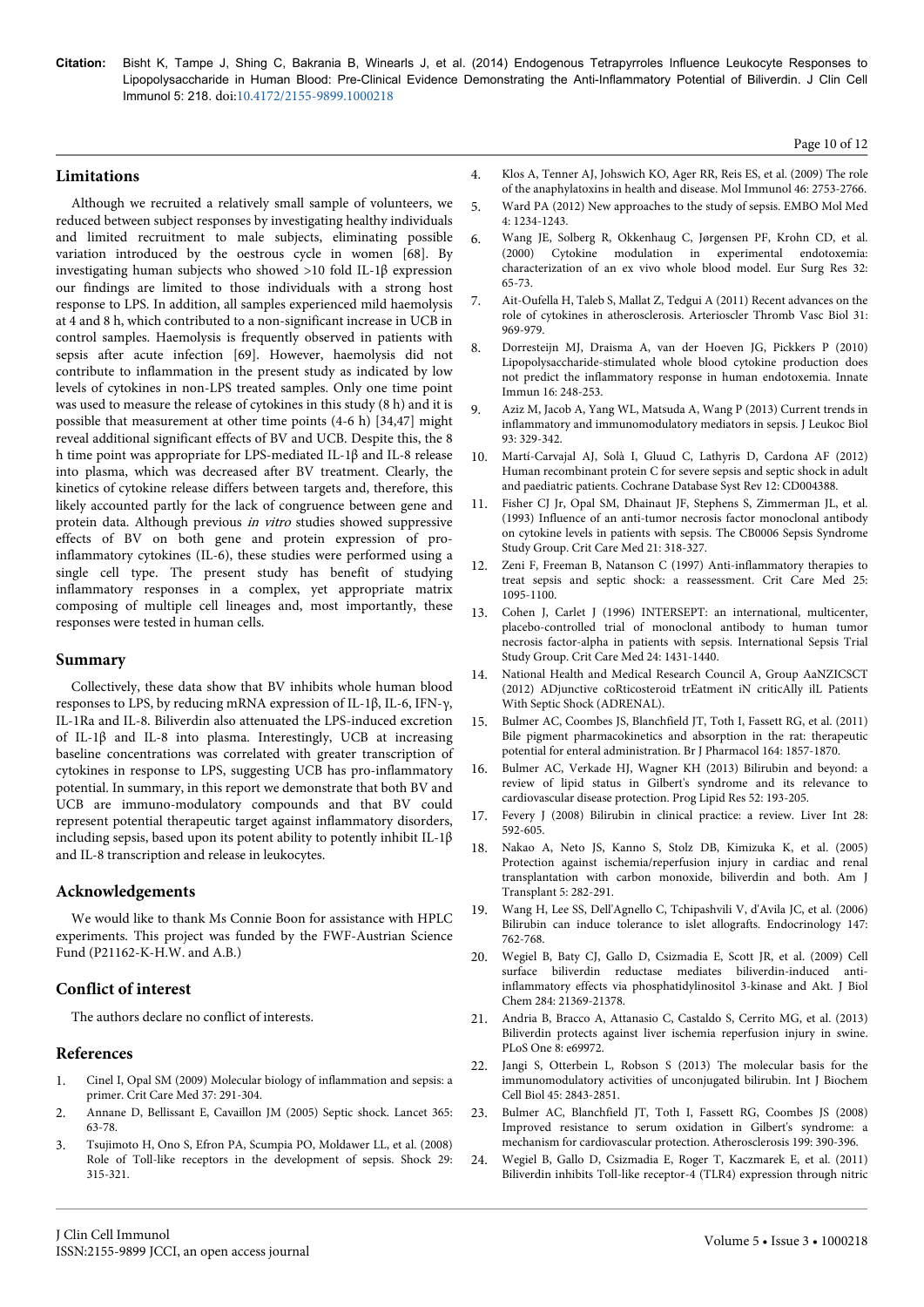Page 11 of 12

[oxide-dependent nuclear translocation of biliverdin reductase. Proc Natl](http://www.ncbi.nlm.nih.gov/pubmed/22042868) [Acad Sci U S A 108: 18849-18854.](http://www.ncbi.nlm.nih.gov/pubmed/22042868)

- 25. [Bisht K, Wegiel B, Tampe J, Neubauer O, Wagner KH, et al. \(2014\)](http://www.ncbi.nlm.nih.gov/pubmed/24814708) [Biliverdin modulates the expression of C5aR in response to endotoxin in](http://www.ncbi.nlm.nih.gov/pubmed/24814708) [part via mTOR signaling. Biochem Biophys Res Commun 449: 94-99.](http://www.ncbi.nlm.nih.gov/pubmed/24814708)
- 26. [Sarady-Andrews JK, Liu F, Gallo D, Nakao A, Overhaus M, et al. \(2005\)](http://www.ncbi.nlm.nih.gov/pubmed/16155084) [Biliverdin administration protects against endotoxin-induced acute lung](http://www.ncbi.nlm.nih.gov/pubmed/16155084) [injury in rats. Am J Physiol Lung Cell Mol Physiol 289: L1131-1137.](http://www.ncbi.nlm.nih.gov/pubmed/16155084)
- 27. [Nakao A, Otterbein LE, Overhaus M, Sarady JK, Tsung A, et al. \(2004\)](http://www.ncbi.nlm.nih.gov/pubmed/15300591) [Biliverdin protects the functional integrity of a transplanted syngeneic](http://www.ncbi.nlm.nih.gov/pubmed/15300591) [small bowel. Gastroenterology 127: 595-606.](http://www.ncbi.nlm.nih.gov/pubmed/15300591)
- 28. [Kadl A, Pontiller J, Exner M, Leitinger N \(2007\) Single bolus injection of](http://www.ncbi.nlm.nih.gov/pubmed/17577133) [bilirubin improves the clinical outcome in a mouse model of](http://www.ncbi.nlm.nih.gov/pubmed/17577133) [endotoxemia. Shock 28: 582-588.](http://www.ncbi.nlm.nih.gov/pubmed/17577133)
- 29. [Myrianthefs P, Karatzas S, Venetsanou K, Grouzi E, Evagelopoulou P, et](http://www.ncbi.nlm.nih.gov/pubmed/14609570) [al. \(2003\) Seasonal variation in whole blood cytokine production after](http://www.ncbi.nlm.nih.gov/pubmed/14609570) [LPS stimulation in normal individuals. Cytokine 24: 286-292.](http://www.ncbi.nlm.nih.gov/pubmed/14609570)
- 30. [Shiratsuch H, Basson MD \(2005\) Differential regulation of monocyte/](http://www.ncbi.nlm.nih.gov/pubmed/16226954) [macrophage cytokine production by pressure. Am J Surg 190: 757-762.](http://www.ncbi.nlm.nih.gov/pubmed/16226954)
- 31. [Rainen L, Oelmueller U, Jurgensen S, Wyrich R, Ballas C, et al. \(2002\)](http://www.ncbi.nlm.nih.gov/pubmed/12406972) [Stabilization of mRNA expression in whole blood samples. Clin Chem](http://www.ncbi.nlm.nih.gov/pubmed/12406972) [48: 1883-1890.](http://www.ncbi.nlm.nih.gov/pubmed/12406972)
- 32. [Boon AC, Hawkins CL, Bisht K, Coombes JS, Bakrania B, et al. \(2012\)](http://www.ncbi.nlm.nih.gov/pubmed/22521902) [Reduced circulating oxidized LDL is associated with hypocholesterolemia](http://www.ncbi.nlm.nih.gov/pubmed/22521902) [and enhanced thiol status in Gilbert syndrome. Free Radic Biol Med 52:](http://www.ncbi.nlm.nih.gov/pubmed/22521902) [2120-2127.](http://www.ncbi.nlm.nih.gov/pubmed/22521902)
- 33. [Livak KJ, Schmittgen TD \(2001\) Analysis of relative gene expression data](http://www.ncbi.nlm.nih.gov/pubmed/11846609) [using real-time quantitative PCR and the 2\(-Delta Delta C\(T\)\) Method.](http://www.ncbi.nlm.nih.gov/pubmed/11846609) [Methods 25: 402-408.](http://www.ncbi.nlm.nih.gov/pubmed/11846609)
- 34. [Netea MG, Drenth JP, De Bont N, Hijmans A, Keuter M, et al. \(1996\) A](http://www.ncbi.nlm.nih.gov/pubmed/8932986) [semi-quantitative reverse transcriptase polymerase chain reaction](http://www.ncbi.nlm.nih.gov/pubmed/8932986) [method for measurement of MRNA for TNF-alpha and IL-1 beta in](http://www.ncbi.nlm.nih.gov/pubmed/8932986) [whole blood cultures: its application in typhoid fever and exentric](http://www.ncbi.nlm.nih.gov/pubmed/8932986) [exercise. Cytokine 8: 739-744.](http://www.ncbi.nlm.nih.gov/pubmed/8932986)
- 35. [Wallner M, Bulmer AC, Mölzer C, Müllner E, Marculescu R, et al. \(2013\)](http://www.ncbi.nlm.nih.gov/pubmed/23865893) [Haem catabolism: a novel modulator of inflammation in Gilbert's](http://www.ncbi.nlm.nih.gov/pubmed/23865893) [syndrome. Eur J Clin Invest 43: 912-919.](http://www.ncbi.nlm.nih.gov/pubmed/23865893)
- 36. [Remick DG \(2005\) Interleukin-8. Crit Care Med 33: S466-467.](http://www.ncbi.nlm.nih.gov/pubmed/16340423)
- 37. [Neubauer O, Sabapathy S, Ashton KJ, Desbrow B, Peake JM, et al. \(2014\)](http://www.ncbi.nlm.nih.gov/pubmed/24311745) [Time course-dependent changes in the transcriptome of human skeletal](http://www.ncbi.nlm.nih.gov/pubmed/24311745) [muscle during recovery from endurance exercise: from inflammation to](http://www.ncbi.nlm.nih.gov/pubmed/24311745) [adaptive remodeling. J Appl Physiol \(1985\) 116: 274-287.](http://www.ncbi.nlm.nih.gov/pubmed/24311745)
- 38. [Yamashita K, McDaid J, Ollinger R, Tsui TY, Berberat PO, et al. \(2004\)](http://www.ncbi.nlm.nih.gov/pubmed/14977878) [Biliverdin, a natural product of heme catabolism, induces tolerance to](http://www.ncbi.nlm.nih.gov/pubmed/14977878) [cardiac allografts. FASEB J 18: 765-767.](http://www.ncbi.nlm.nih.gov/pubmed/14977878)
- 39. [Wang J, Zhou HC, Pan P, Zhang N, Li WZ \(2010\) Exogenous biliverdin](http://www.ncbi.nlm.nih.gov/pubmed/20620483) [improves the function of lung grafts from brain dead donors in rats.](http://www.ncbi.nlm.nih.gov/pubmed/20620483) [Transplant Proc 42: 1602-1609.](http://www.ncbi.nlm.nih.gov/pubmed/20620483)
- 40. [Fondevila C, Shen XD, Tsuchiyashi S, Yamashita K, Csizmadia E, et al.](http://www.ncbi.nlm.nih.gov/pubmed/15565657) [\(2004\) Biliverdin therapy protects rat livers from ischemia and](http://www.ncbi.nlm.nih.gov/pubmed/15565657) [reperfusion injury. Hepatology 40: 1333-1341.](http://www.ncbi.nlm.nih.gov/pubmed/15565657)
- 41. [Overhaus M, Moore BA, Barbato JE, Behrendt FF, Doering JG, et al.](http://www.ncbi.nlm.nih.gov/pubmed/16537973) [\(2006\) Biliverdin protects against polymicrobial sepsis by modulating](http://www.ncbi.nlm.nih.gov/pubmed/16537973) [inflammatory mediators. Am J Physiol Gastrointest Liver Physiol 290:](http://www.ncbi.nlm.nih.gov/pubmed/16537973) [G695-703.](http://www.ncbi.nlm.nih.gov/pubmed/16537973)
- 42. [Kosaka J, Morimatsu H, Takahashi T, Shimizu H, Kawanishi S, et al.](http://www.ncbi.nlm.nih.gov/pubmed/23667646) [\(2013\) Effects of biliverdin administration on acute lung injury induced](http://www.ncbi.nlm.nih.gov/pubmed/23667646) [by hemorrhagic shock and resuscitation in rats. PLoS One 8: e63606.](http://www.ncbi.nlm.nih.gov/pubmed/23667646)
- 43. [Seok J, Warren HS, Cuenca AG, Mindrinos MN, Baker HV, et al. \(2013\)](http://www.ncbi.nlm.nih.gov/pubmed/23401516) [Genomic responses in mouse models poorly mimic human inflammatory](http://www.ncbi.nlm.nih.gov/pubmed/23401516) [diseases. Proc Natl Acad Sci U S A 110: 3507-3512.](http://www.ncbi.nlm.nih.gov/pubmed/23401516)
- 44. [Marie C, Fitting C, Muret J, Payen D, Cavaillon JM \(2000\) Interleukin 8](http://www.ncbi.nlm.nih.gov/pubmed/10623443) [production in whole blood assays: Is interleukin 10 responsible for the](http://www.ncbi.nlm.nih.gov/pubmed/10623443) [downregulation observed in sepsis? Cytokine 12: 55-61.](http://www.ncbi.nlm.nih.gov/pubmed/10623443)
- 45. [Owyang AM, Issafras H, Corbin J, Ahluwalia K, Larsen P, et al. \(2011\)](http://www.ncbi.nlm.nih.gov/pubmed/21048425) [XOMA 052, a potent, high-affinity monoclonal antibody for the](http://www.ncbi.nlm.nih.gov/pubmed/21048425) treatment of IL-1Î<sup>2</sup>-mediated diseases. MAbs 3: 49-60.
- 46. [Dinarello CA \(2011\) Interleukin-1 in the pathogenesis and treatment of](http://www.ncbi.nlm.nih.gov/pubmed/21304099) [inflammatory diseases. Blood 117: 3720-3732.](http://www.ncbi.nlm.nih.gov/pubmed/21304099)
- 47. [DeForge LE, Remick DG \(1991\) Kinetics of TNF, IL-6, and IL-8 gene](http://www.ncbi.nlm.nih.gov/pubmed/1989598) [expression in LPS-stimulated human whole blood. Biochem Biophys Res](http://www.ncbi.nlm.nih.gov/pubmed/1989598) [Commun 174: 18-24.](http://www.ncbi.nlm.nih.gov/pubmed/1989598)
- 48. [Lanone S, Bloc S, Foresti R, Almolki A, Taillé C, et al. \(2005\) Bilirubin](http://www.ncbi.nlm.nih.gov/pubmed/16129699) [decreases nos2 expression via inhibition of NAD\(P\)H oxidase:](http://www.ncbi.nlm.nih.gov/pubmed/16129699) [implications for protection against endotoxic shock in rats. FASEB J 19:](http://www.ncbi.nlm.nih.gov/pubmed/16129699) [1890-1892.](http://www.ncbi.nlm.nih.gov/pubmed/16129699)
- 49. [Rodríguez-Nóvoa S, Martín-Carbonero L, Barreiro P, González-Pardo G,](http://www.ncbi.nlm.nih.gov/pubmed/17148966) [Jiménez-Nácher I, et al. \(2007\) Genetic factors influencing atazanavir](http://www.ncbi.nlm.nih.gov/pubmed/17148966) [plasma concentrations and the risk of severe hyperbilirubinemia. AIDS](http://www.ncbi.nlm.nih.gov/pubmed/17148966)  $21.41 - 46$
- 50. [Novotný L, Vítek L \(2003\) Inverse relationship between serum bilirubin](http://www.ncbi.nlm.nih.gov/pubmed/12709588) [and atherosclerosis in men: a meta-analysis of published studies. Exp Biol](http://www.ncbi.nlm.nih.gov/pubmed/12709588) [Med \(Maywood\) 228: 568-571.](http://www.ncbi.nlm.nih.gov/pubmed/12709588)
- 51. [Lin JP, O'Donnell CJ, Schwaiger JP, Cupples LA, Lingenhel A, et al.](http://www.ncbi.nlm.nih.gov/pubmed/17000907) [\(2006\) Association between the UGT1A1\\*28 allele, bilirubin levels, and](http://www.ncbi.nlm.nih.gov/pubmed/17000907) [coronary heart disease in the Framingham Heart Study. Circulation 114:](http://www.ncbi.nlm.nih.gov/pubmed/17000907) [1476-1481.](http://www.ncbi.nlm.nih.gov/pubmed/17000907)
- 52. [Dennery PA, Seidman DS, Stevenson DK \(2001\) Neonatal](http://www.ncbi.nlm.nih.gov/pubmed/11207355) [hyperbilirubinemia. N Engl J Med 344: 581-590.](http://www.ncbi.nlm.nih.gov/pubmed/11207355)
- 53. [Watchko JF \(2006\) Neonatal hyperbilirubinemia--what are the risks? N](http://www.ncbi.nlm.nih.gov/pubmed/16672708) [Engl J Med 354: 1947-1949.](http://www.ncbi.nlm.nih.gov/pubmed/16672708)
- 54. [Fernandes A, Falcão AS, Silva RF, Gordo AC, Gama MJ, et al. \(2006\)](http://www.ncbi.nlm.nih.gov/pubmed/16476078) [Inflammatory signalling pathways involved in astroglial activation by](http://www.ncbi.nlm.nih.gov/pubmed/16476078) [unconjugated bilirubin. J Neurochem 96: 1667-1679.](http://www.ncbi.nlm.nih.gov/pubmed/16476078)
- 55. [Akin E, Clower B, Tibbs R, Tang J, Zhang J \(2002\) Bilirubin produces](http://www.ncbi.nlm.nih.gov/pubmed/11897102) [apoptosis in cultured bovine brain endothelial cells. Brain Res 931:](http://www.ncbi.nlm.nih.gov/pubmed/11897102) [168-175.](http://www.ncbi.nlm.nih.gov/pubmed/11897102)
- 56. [Seubert JM, Darmon AJ, El-Kadi AO, D'Souza SJ, Bend JR \(2002\)](http://www.ncbi.nlm.nih.gov/pubmed/12130676) [Apoptosis in murine hepatoma hepa 1c1c7 wild-type, C12, and C4 cells](http://www.ncbi.nlm.nih.gov/pubmed/12130676) [mediated by bilirubin. Mol Pharmacol 62: 257-264.](http://www.ncbi.nlm.nih.gov/pubmed/12130676)
- 57. [Kim DS, Chae SW, Kim HR, Chae HJ \(2009\) CO and bilirubin inhibit](http://www.ncbi.nlm.nih.gov/pubmed/18756386) doxorubicin-induced cardiac cell death. [Immunotoxicol 31: 64-70.](http://www.ncbi.nlm.nih.gov/pubmed/18756386)
- 58. [Lee S, Yamada T, Osako T, Stolz DB, Abe M, et al. \(2014\) Recipient](http://www.ncbi.nlm.nih.gov/pubmed/23946500) [hyperbilirubinaemia protects cardiac graft in rat heterotopic heart](http://www.ncbi.nlm.nih.gov/pubmed/23946500) [transplantation. Eur J Cardiothorac Surg 45: 481-488.](http://www.ncbi.nlm.nih.gov/pubmed/23946500)
- 59. [Weinberger B, Archer FE, Kathiravan S, Hirsch DS, Kleinfeld AM, et al.](http://www.ncbi.nlm.nih.gov/pubmed/23182920) [\(2013\) Effects of bilirubin on neutrophil responses in newborn infants.](http://www.ncbi.nlm.nih.gov/pubmed/23182920) [Neonatology 103: 105-111.](http://www.ncbi.nlm.nih.gov/pubmed/23182920)
- 60. [Gibbs PE, Maines MD \(2007\) Biliverdin inhibits activation of NF](http://www.ncbi.nlm.nih.gov/pubmed/17683071)[kappaB: reversal of inhibition by human biliverdin reductase. Int J](http://www.ncbi.nlm.nih.gov/pubmed/17683071) [Cancer 121: 2567-2574.](http://www.ncbi.nlm.nih.gov/pubmed/17683071)
- 61. [Wang WW, Smith DL, Zucker SD \(2004\) Bilirubin inhibits iNOS](http://www.ncbi.nlm.nih.gov/pubmed/15368447) [expression and NO production in response to endotoxin in rats.](http://www.ncbi.nlm.nih.gov/pubmed/15368447) [Hepatology 40: 424-433.](http://www.ncbi.nlm.nih.gov/pubmed/15368447)
- 62. [Bock KW, Köhle C \(2010\) Contributions of the Ah receptor to bilirubin](http://www.ncbi.nlm.nih.gov/pubmed/20370320) [homeostasis and its antioxidative and atheroprotective functions. Biol](http://www.ncbi.nlm.nih.gov/pubmed/20370320) [Chem 391: 645-653.](http://www.ncbi.nlm.nih.gov/pubmed/20370320)
- 63. [Beamer CA, Shepherd DM \(2013\) Role of the aryl hydrocarbon receptor](http://www.ncbi.nlm.nih.gov/pubmed/23963493) [\(AhR\) in lung inflammation. Semin Immunopathol 35: 693-704.](http://www.ncbi.nlm.nih.gov/pubmed/23963493)
- 64. [Wong PS, Vogel CF, Kokosinski K, Matsumura F \(2010\)](http://www.ncbi.nlm.nih.gov/pubmed/19372248) [Arylhydrocarbon receptor activation in NCI-H441 cells and C57BL/6](http://www.ncbi.nlm.nih.gov/pubmed/19372248) [mice: possible mechanisms for lung dysfunction. Am J Respir Cell Mol](http://www.ncbi.nlm.nih.gov/pubmed/19372248) [Biol 42: 210-217.](http://www.ncbi.nlm.nih.gov/pubmed/19372248)
- 65. [Kalkoff M, Cursons RT, Sleigh JW, Jacobson GM \(2004\) The use of real](http://www.ncbi.nlm.nih.gov/pubmed/15648982) [time rtPCR to quantify inflammatory mediator expression in leukocytes](http://www.ncbi.nlm.nih.gov/pubmed/15648982) [from patients with severe sepsis. Anaesth Intensive Care 32: 746-755.](http://www.ncbi.nlm.nih.gov/pubmed/15648982)
- 66. [Raby AC, Holst B, Davies J, Colmont C, Laumonnier Y, et al. \(2011\) TLR](http://www.ncbi.nlm.nih.gov/pubmed/21630250) [activation enhances C5a-induced pro-inflammatory responses by](http://www.ncbi.nlm.nih.gov/pubmed/21630250)